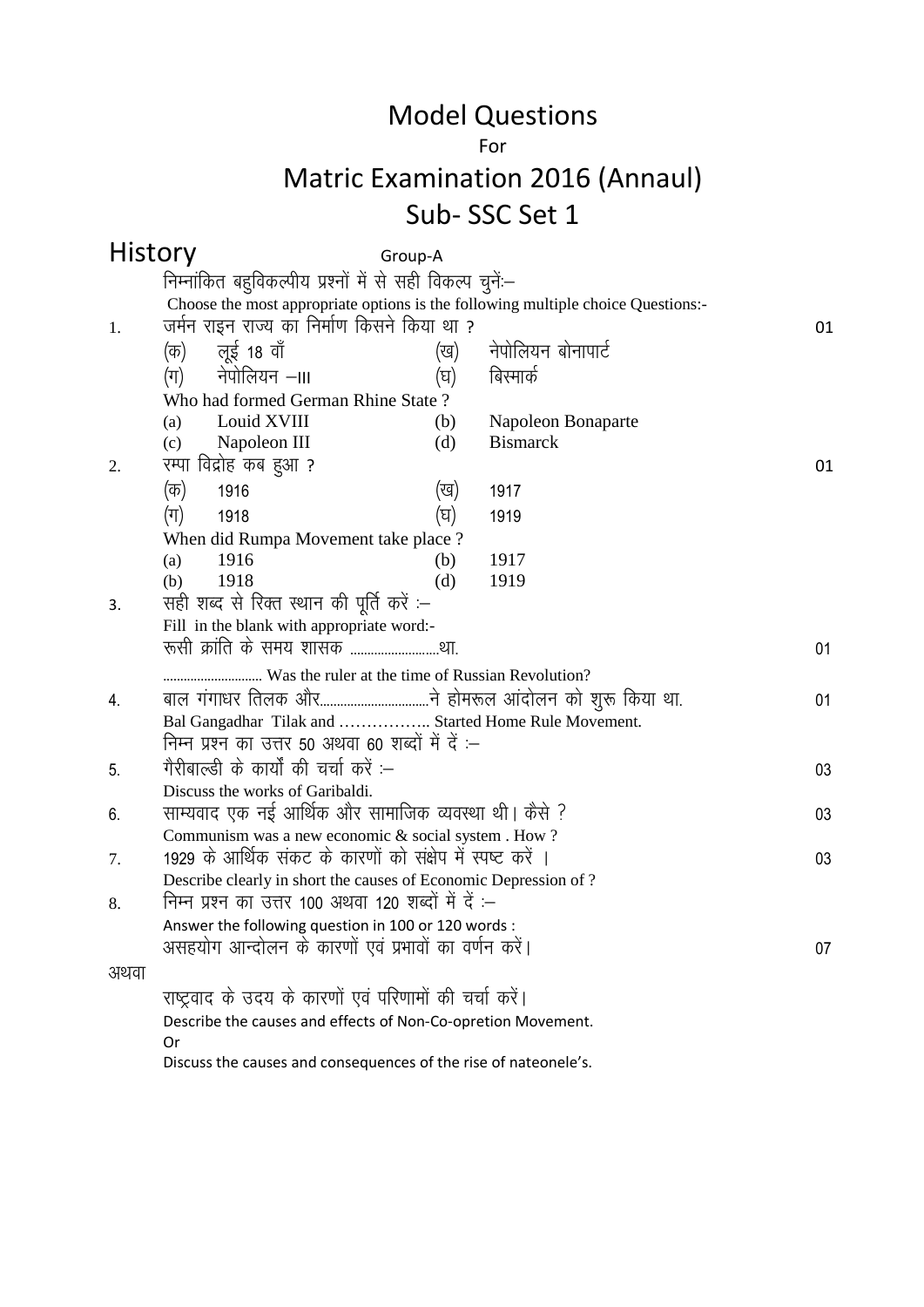| भूगोल | Group-B                                                                                                         | Marks-20              |                                                                                                            |    |  |  |  |
|-------|-----------------------------------------------------------------------------------------------------------------|-----------------------|------------------------------------------------------------------------------------------------------------|----|--|--|--|
|       | निम्नांकित बहुविकल्पीय प्रश्नों में से सही विकल्प चुनें :–                                                      |                       |                                                                                                            |    |  |  |  |
|       | Choose the most appropriate options in the following multiple choice questions.                                 |                       |                                                                                                            |    |  |  |  |
| 9     | कॉवर झील किस जिला में स्थित है ?<br>01                                                                          |                       |                                                                                                            |    |  |  |  |
|       | दरभंगा जिला में<br>(क)                                                                                          |                       | (ख) भागलपुर जिला में                                                                                       |    |  |  |  |
|       | बेगूसराय जिला में<br>$(\pi)$                                                                                    |                       | (घ) मुजफ्फरपुर जिला में                                                                                    |    |  |  |  |
|       | In which district in cower lake situated?                                                                       |                       |                                                                                                            |    |  |  |  |
|       | In Darbhanga district<br>(a)                                                                                    | (b)                   | In Bhagalpur district                                                                                      |    |  |  |  |
|       | In Begusarai<br>(c)                                                                                             | (d)                   | In muzaffarpur district                                                                                    |    |  |  |  |
| 10    | वृहत क्षेत्र में जल की उपस्थिति के कारण ही पृथ्वी को कहते है। ?                                                 |                       |                                                                                                            | 01 |  |  |  |
|       | (क)<br>उजला ग्रह<br>(ख)                                                                                         | नीला ग्रह             |                                                                                                            |    |  |  |  |
|       | (घ)<br>(ग)<br>लाल ग्रह                                                                                          | हरा ग्रह              |                                                                                                            |    |  |  |  |
|       | Due to existence of water in vast area, the earth is called                                                     |                       |                                                                                                            |    |  |  |  |
|       | White Planet<br>(a)                                                                                             | (b)                   | <b>Blue Planet</b>                                                                                         |    |  |  |  |
|       | <b>Red Planet</b><br>(c)                                                                                        | (d)                   | <b>Green Planet</b>                                                                                        |    |  |  |  |
| 11    | सही शब्द से रिक्त स्थानों की पूर्ति करें।                                                                       |                       |                                                                                                            |    |  |  |  |
|       | ।. भारत का राष्ट्रीय पक्षीहै।                                                                                   |                       |                                                                                                            | 01 |  |  |  |
|       | The National Bird of India is                                                                                   |                       |                                                                                                            |    |  |  |  |
|       | II. लौह अयस्क का उपयोग  उद्योग के लिए किया जाता है।                                                             |                       |                                                                                                            | 01 |  |  |  |
|       | Iron-ore is used in  Industry.                                                                                  |                       |                                                                                                            |    |  |  |  |
|       | निम्न प्रश्नों का उत्तर 50 अथवा 60 शब्दों में दें :-                                                            |                       |                                                                                                            |    |  |  |  |
|       | Answer the following questions in 50-60 words.                                                                  |                       |                                                                                                            |    |  |  |  |
| 12    | वायु परिवहन की प्रमुख विशेषताओं को लिखें।                                                                       |                       |                                                                                                            | 03 |  |  |  |
|       | Write the main features of airways transportation.                                                              |                       |                                                                                                            |    |  |  |  |
| 13    | वन्य जीवों के हास के चार प्रमुख कारको का उल्लेख करें।                                                           |                       |                                                                                                            | 03 |  |  |  |
|       | Mention the main four factors of extinction of the forest animals.                                              |                       |                                                                                                            |    |  |  |  |
| 14    | बिहार में दलहन फसलों के उत्पादन एवं वितरण का वर्णन करें।                                                        |                       |                                                                                                            | 03 |  |  |  |
|       | Describe production and distribution of pulse crops in Bihar.<br>निम्न प्रश्न का उत्तर 100—120 शब्दों में दे :— |                       |                                                                                                            |    |  |  |  |
| 15    |                                                                                                                 |                       |                                                                                                            | 07 |  |  |  |
|       |                                                                                                                 |                       | चावल के उत्पादन के लिए मुख्य भौगोलिक दशाओं का वर्णन करते हुए भारत के चावल उत्पादक क्षेत्रों का             |    |  |  |  |
|       | उल्लेख करें।                                                                                                    |                       |                                                                                                            |    |  |  |  |
|       | अथवा                                                                                                            |                       |                                                                                                            |    |  |  |  |
|       |                                                                                                                 |                       | पूरे पृष्ठ पर भारत का एक रेखा मानचित्र बनाइए तथा निम्नलिखित को छायांकित कर अंकित कीजिए।                    |    |  |  |  |
|       | क.                                                                                                              |                       | पाराद्वीप बन्दरगाह खि. सलेम इस्पात केन्द्र ग. गन्ना उत्पादक क्षेत्र                                        |    |  |  |  |
|       | कोशी परियोजना         ङ     कोयला उत्पादक क्षेत्र<br>घ.                                                         |                       |                                                                                                            |    |  |  |  |
|       | अथवा                                                                                                            |                       |                                                                                                            |    |  |  |  |
|       | केवल नेत्रहीन छात्रों के लिए                                                                                    |                       |                                                                                                            |    |  |  |  |
|       | 1. भारत के सूती वस्त्र उद्योग का वर्णन करें।                                                                    |                       |                                                                                                            |    |  |  |  |
|       | Answer the following question in 100 to 120 words.                                                              |                       |                                                                                                            |    |  |  |  |
|       |                                                                                                                 |                       | Mention the rice production area of India describing importat geographical conditions for rice production. |    |  |  |  |
|       | <b>Or</b><br>Draw the outline map of India on full page and mark the following by shading.                      |                       |                                                                                                            |    |  |  |  |
|       | Paradwip port b.<br>a.                                                                                          | Salem steel plant     | Cane production area<br>c.                                                                                 |    |  |  |  |
|       | Kosi project<br>d.<br>e.                                                                                        | Coal production area. |                                                                                                            |    |  |  |  |
|       | Or                                                                                                              |                       |                                                                                                            |    |  |  |  |
|       | Only for Blind candidates                                                                                       |                       |                                                                                                            |    |  |  |  |
|       | Describe the cotton textile Industries of India.                                                                |                       |                                                                                                            |    |  |  |  |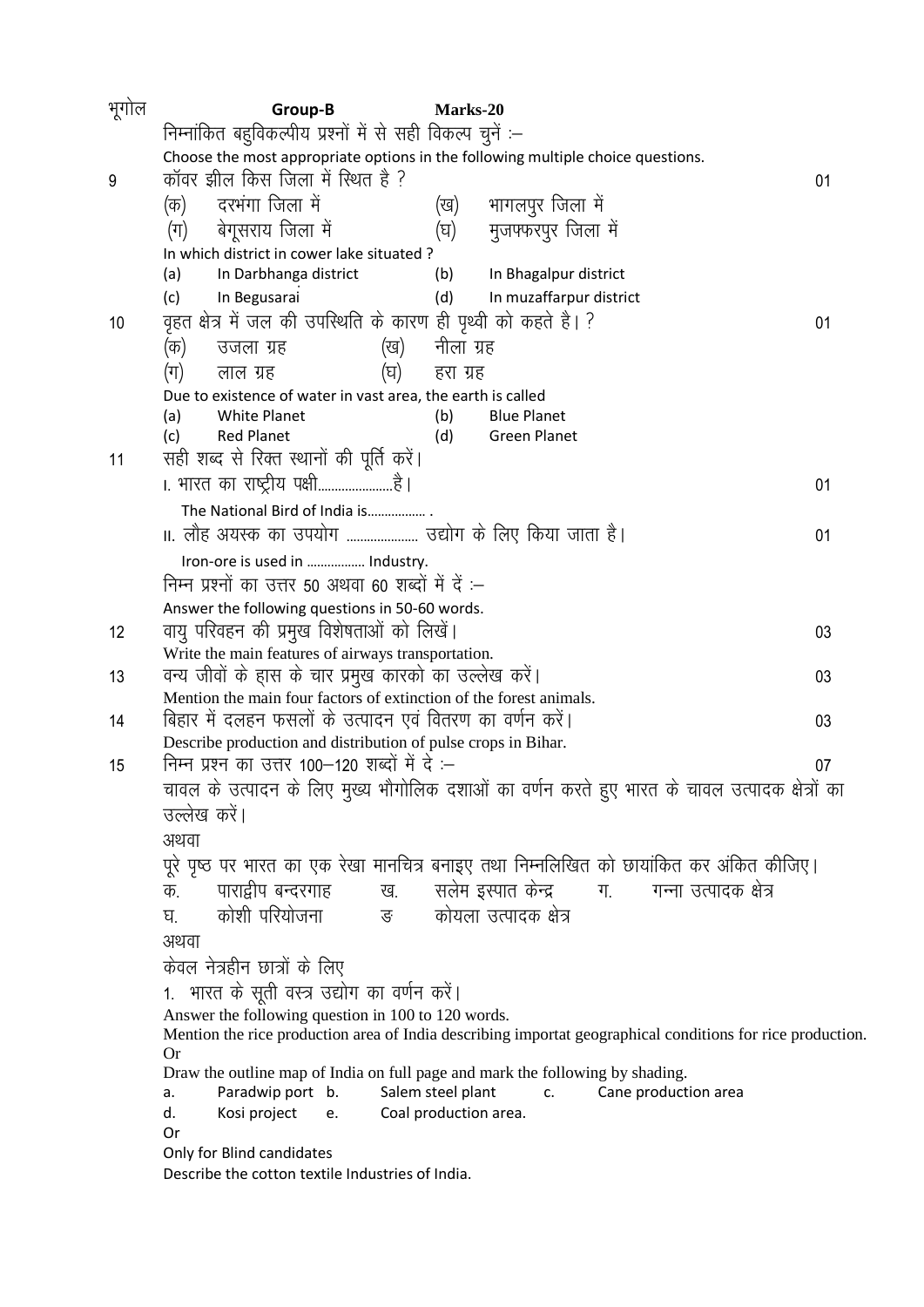|                  | <b>Political science</b>                                            | Group-C                                                      | Marks-17                                                                                 |    |
|------------------|---------------------------------------------------------------------|--------------------------------------------------------------|------------------------------------------------------------------------------------------|----|
|                  |                                                                     | निम्नांकित बहुविकल्पीय प्रश्नों में सही विकल्प चुनें :–      |                                                                                          |    |
|                  |                                                                     |                                                              | Choose the most appropriate options in the following multiple choice questions.          |    |
| 16               |                                                                     |                                                              | गठबंधन की सरकार बनाने की संभावना किस प्रकार की दलीय व्यवस्था में रहती है :–              | 01 |
|                  | एकदलीय<br>क.                                                        | ख.                                                           | द्विदलीय व्यवस्था                                                                        |    |
|                  | बहुदलीय व्यवस्था<br>ग.                                              | घ.                                                           | उपर्युक्त में से किसी में भी नहीं                                                        |    |
|                  |                                                                     |                                                              | Which type of political arrangement is the possibility to form a coalition Government :- |    |
|                  | One party system<br>(a)                                             | (b)                                                          | Two party system                                                                         |    |
|                  | Multi party system<br>(c)                                           | (d)                                                          | None of the above.                                                                       |    |
| 17               |                                                                     |                                                              | 'ताड़ी विरोधी आन्दोलन' निम्नलिखित में से किस प्रान्त में शुरू किया गया था ?              | 01 |
|                  | बिहार<br>क.                                                         | ख.                                                           | उत्तर प्रदेश                                                                             |    |
|                  | तमिलनाड्<br>ग.                                                      | घ.                                                           | आंध्र प्रदेश                                                                             |    |
|                  |                                                                     | In which state was the 'Tari Virodhi Movement' started?      |                                                                                          |    |
|                  | <b>Bihar</b><br>(a)                                                 | (b)                                                          | Uttar pradesh                                                                            |    |
|                  | <b>Tamil Nadu</b><br>(c)<br>रिक्त स्थान की पूर्ति करें :–           | (d)                                                          | Andhra Pradesh                                                                           |    |
| 18               | Fill in the blank :-                                                |                                                              |                                                                                          |    |
| (क)              |                                                                     |                                                              |                                                                                          | 01 |
|                  |                                                                     | A period of the Zila Parishad is  Years. (Five/six)          |                                                                                          |    |
| (ख)              |                                                                     |                                                              | देश के सबसे बड़े चुनाव अधिकारी  हैं। (मुख्य चुनाव आयुक्त / चुनाव आयुक्त)                 | 01 |
|                  |                                                                     |                                                              | The top most officer of the country is  (Chief Election Commissioner/Election            |    |
|                  | commissioner)                                                       |                                                              |                                                                                          |    |
| 19               | निम्न प्रश्न का उत्तर 20 शब्दों में दें :-                          |                                                              |                                                                                          |    |
|                  | Answer the following question in 20 words :                         |                                                              |                                                                                          |    |
|                  | दबाव समूह से आप क्या समझते है ?                                     |                                                              |                                                                                          | 02 |
|                  | What do you understand by pressure Group?                           |                                                              |                                                                                          |    |
| 20               |                                                                     | निम्न प्रश्न का उत्तर 100 अथवा 120 शब्दों में दें :–         |                                                                                          |    |
|                  |                                                                     | Answer the following question in 100 or 120 words :          |                                                                                          |    |
|                  |                                                                     | भारतीय संघीय व्यवस्था की मुख्य विशेषताओं का वर्णन करें।      |                                                                                          | 05 |
|                  |                                                                     | Mention the salient features of the Indian fedral system.    |                                                                                          |    |
| 21               |                                                                     | बिहार में किस तरह लोकतंत्र को प्रभावित करता है               |                                                                                          | 06 |
|                  |                                                                     |                                                              |                                                                                          |    |
| <b>Economics</b> | Group-D<br>निम्नांकित बहुविकल्पीय प्रश्नों में से सही विकल्प चुनें- | Marks-17                                                     |                                                                                          |    |
|                  |                                                                     |                                                              | Choose the most appropriate options is the following multiple choice Questions:-         |    |
| 22               | उपभोक्ता अधिकार दिवस कब मनाया जाता है ?                             |                                                              |                                                                                          | 01 |
|                  | (क) 17 मार्च                                                        | (ख)                                                          | 15 मार्च                                                                                 |    |
|                  | 19 अप्रैल<br>(ग)                                                    | (घ)                                                          | 22 अप्रैल                                                                                |    |
|                  |                                                                     |                                                              |                                                                                          |    |
|                  | 17 <sup>th</sup> March<br>(a)                                       | When is the consumers Rights Day celebrated ?<br>(b)         | 15 <sup>th</sup> March                                                                   |    |
|                  | 19 <sup>th</sup> April<br>(c)                                       | (d)                                                          | 22 <sup>th</sup> April                                                                   |    |
| 23               |                                                                     | बिहार के किस जिले का प्रति व्यक्ति आय सर्वाधिक है ?          |                                                                                          | 01 |
|                  | (क) नालन्दा                                                         | (ख)                                                          | पटना                                                                                     |    |
|                  | (ग)<br>गया                                                          | (घ)                                                          | शिवहर                                                                                    |    |
|                  |                                                                     | In Which district of Bihar is the per capita Income highest? |                                                                                          |    |
|                  | Nalanda<br>(a)                                                      | (b)                                                          | Patna                                                                                    |    |
|                  | (c)<br>Gaya                                                         | (d)                                                          | Sheohar                                                                                  |    |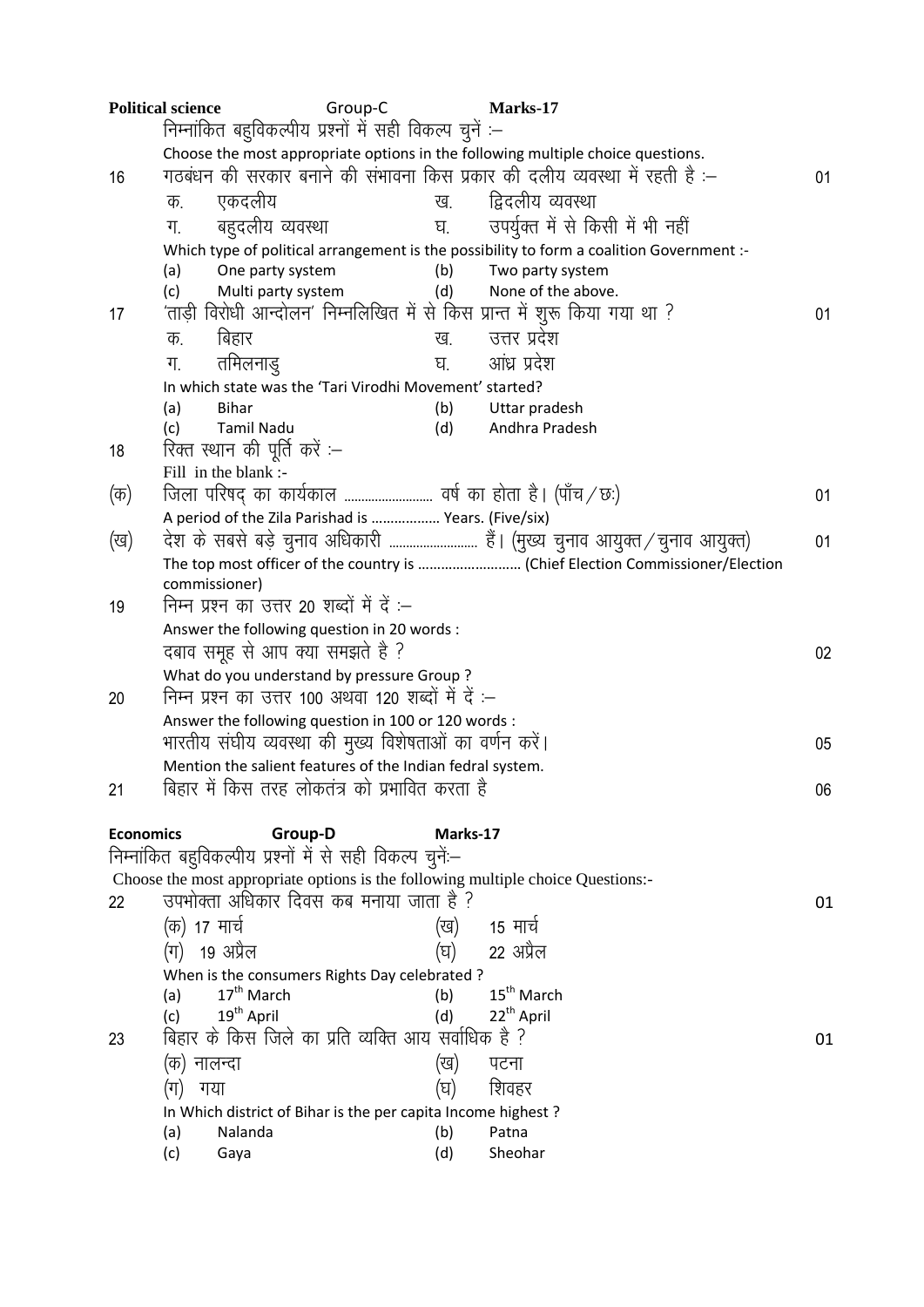|              |                                                                                                | निम्न प्रश्न का उत्तर 20 शब्दों में दें :–                       |     |                                                                                  |    |  |
|--------------|------------------------------------------------------------------------------------------------|------------------------------------------------------------------|-----|----------------------------------------------------------------------------------|----|--|
|              |                                                                                                | Answer the following question in 20 words :                      |     |                                                                                  |    |  |
| 24           |                                                                                                | आर्थिक नियोजन क्या है ?                                          |     |                                                                                  | 02 |  |
|              |                                                                                                | What is Economic planning?                                       |     |                                                                                  |    |  |
| 25           | बचत क्या है ?                                                                                  |                                                                  |     |                                                                                  | 02 |  |
|              | What is Saving?                                                                                |                                                                  |     |                                                                                  |    |  |
|              | निम्न प्रश्न का उत्तर 100 अथवा 120 शब्दों में दें :-                                           |                                                                  |     |                                                                                  |    |  |
|              | Answer the following question in 100 or 120 words :                                            |                                                                  |     |                                                                                  |    |  |
| 26           |                                                                                                | अर्थव्यवस्था से आप क्या समझते है? इसके विभिन्न प्रकारों को लिखें |     |                                                                                  | 07 |  |
|              |                                                                                                | What do you understand by Economy ? Write its different kinds.   |     |                                                                                  |    |  |
| 27           |                                                                                                | भारत में वैश्वीकरण के पक्ष में तर्क दें ।                        |     |                                                                                  |    |  |
|              |                                                                                                | Give logic in the favour of Globlization.                        |     |                                                                                  |    |  |
|              | Or                                                                                             |                                                                  |     |                                                                                  |    |  |
|              |                                                                                                | मुद्रा से क्या तात्पर्य है ? मुद्रा के क्या कार्य है ?           |     |                                                                                  |    |  |
|              |                                                                                                | What do you mean by money ? What are the functions of money ?    |     |                                                                                  |    |  |
| आपदा प्रबंधन |                                                                                                | Group-E                                                          |     |                                                                                  |    |  |
|              |                                                                                                | निम्नांकित बहुविकल्पीय प्रश्नों में से सही विकल्प चुनें:-        |     |                                                                                  |    |  |
|              |                                                                                                |                                                                  |     | Choose the most appropriate options is the following multiple choice Questions:- |    |  |
| 28           | सुनामी किस स्थान पर आता है ?<br>01                                                             |                                                                  |     |                                                                                  |    |  |
|              | (क)                                                                                            | स्थल                                                             | (ख) | समुद्र                                                                           |    |  |
|              | $(\pi)$                                                                                        | आसमान                                                            |     | (घ) इनमें से कोई नहीं                                                            |    |  |
|              |                                                                                                | In which place does Tsunami Occur?                               |     |                                                                                  |    |  |
|              | (a)                                                                                            | Landmass                                                         | (b) | Ocean                                                                            |    |  |
|              | (c)                                                                                            | Sky                                                              | (d) | None of these                                                                    |    |  |
| 29           |                                                                                                | बाढ़ के समय लोगों को निम्न में से किस स्थान पर जाना चाहिए ?      |     |                                                                                  | 01 |  |
|              | (क)                                                                                            | ऊँची भूमि वाले स्थान पर                                          |     | (ख) गाँव के बाहर                                                                 |    |  |
|              | (ग)                                                                                            | जहाँ है उसी स्थान पर                                             | (घ) | खेतों में                                                                        |    |  |
|              |                                                                                                | Where should people got to the time of food among the following? |     |                                                                                  |    |  |
|              | (a)                                                                                            | On the place of highland                                         | (b) | out of the village                                                               |    |  |
|              | (c)                                                                                            | Where as it is                                                   | (d) | In the field                                                                     |    |  |
|              |                                                                                                | निम्न प्रश्न का उत्तर 50 अथवा 60 शब्दों में दें :–               |     |                                                                                  |    |  |
|              |                                                                                                | Answer the following question in 50 or 60 words :                |     |                                                                                  |    |  |
| 30           |                                                                                                |                                                                  |     | प्राकृतिक आपदा एवं मानव जनित आपदा में अंतर सही उदाहरणों के साथ वर्णन करें।       | 03 |  |
|              | Describe the difference with suitable examples between natural disaster and man-made disaster. |                                                                  |     |                                                                                  |    |  |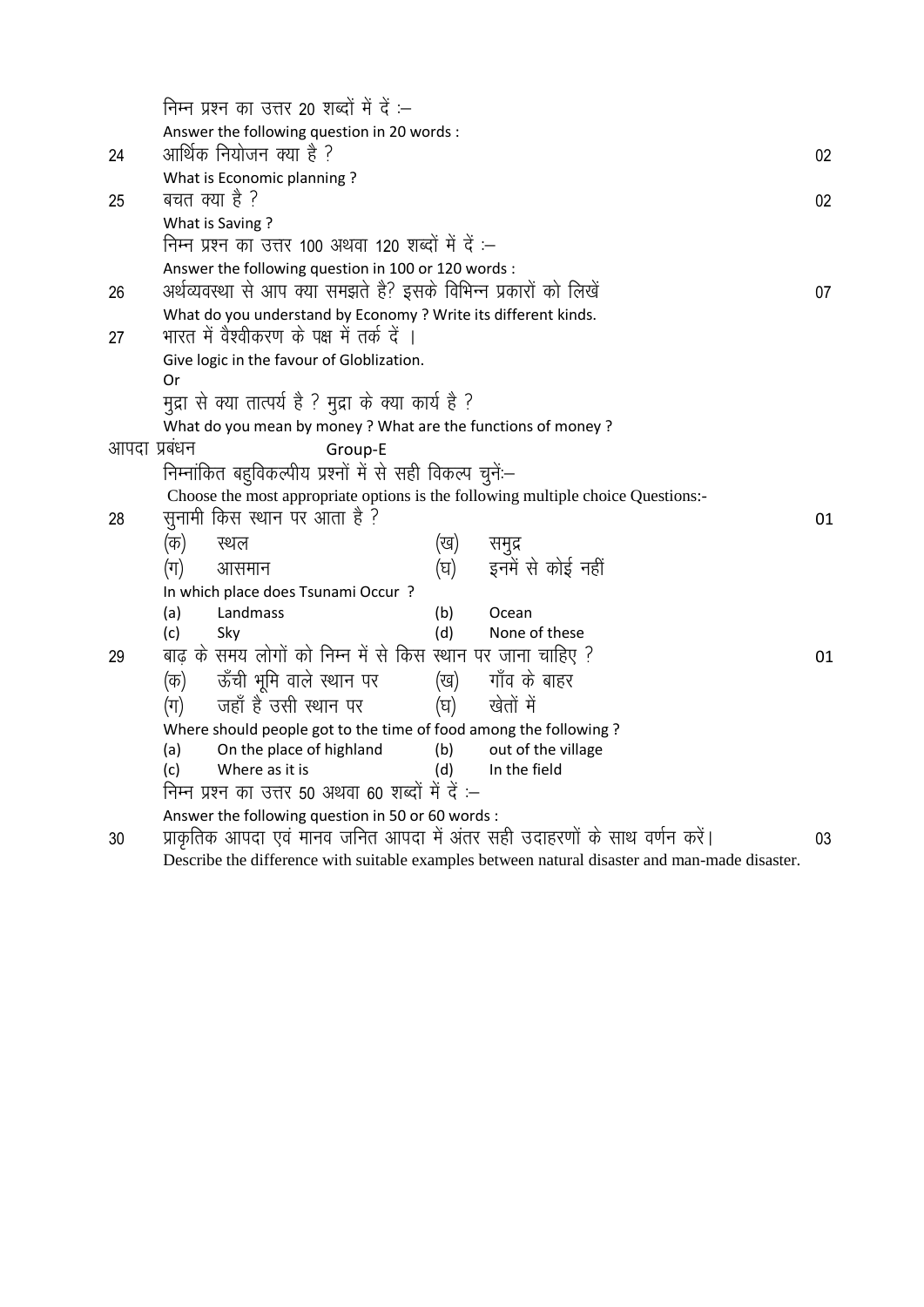#### For

### Matric Examination 2016 (Annaul) Sub- SSC Set II

#### History Group-A निम्नांकित बहुविकल्पीय प्रश्नों में से सही विकल्प चुनें:--Choose the most appropriate options is the following multiple choice Questions:- 1. fo;kuk dkaxzsl ds }kjk Ýkal esa fdl 'kkld oa'k dh iquLZFkkiuk dh xbZ Fkh \ 01 (क) हैब्सवर्ग (ख) आर्लिया (ग) बर्बो (घ) जारशाही Which of the following dynastees was re-established by the Congress of Vienna in France ? (a) Habsburg (b) Orleans (c) Bourban (d) Czarist 2. te'ksnth VkVk us ^VkVk vk;ju ,.M dEiuh\* dh LFkkiuk dc dh \ 01 (ক) 1854 (ख) 1907 (ग) 1910 (घ) 1920 When did Jamshedji Tata establish 'Tata Iron and steel Company'. (a) 1854 (b) 1907 (c) 1910 (d) 1920 सही शब्द से रिक्त स्थान की पूर्ति करें :– Fill in the blank with appropriate word:- 3. vf[ky Hkkjrh; VsªM ;qfu;u dkaxzsl dh LFkkiuk lu~ -------------------------- esa gqbZ FkhA 01 All India Trade Union Congress was formed in the year ………………….. 4. अलेक्जेण्ड्रीया नामक पहला विश्व बाजार ................ के द्वारा स्थापित किया गया था। 01 The first world market known as Alexandreya was established by ............... निम्न प्रश्न का उत्तर 50 अथवा 60 शब्दों में दें :– Answer the following question 50 or 60 words. 5. न्यूनतम मजदूरी कानून कब परित हुआ ? इसके उद्देश्यों पर प्रकाश दीजिए । 03 When was the minimum wages Act passed ? Throw light on its objectives. 6- Ýkalhlh ØkfUr ds eq[; dkj.k D;k Fks \ 03 What was the main Causes of French Revolution ? 7. HkweaMyhdj.k esa cgqjk"Vªh; dEifu;ksa ds ;ksxnkuksa dks Li"V djsa A 03 Analyse the contributions of the multi-National Companies in Globalies at निम्न प्रश्न का उत्तर 120 शब्दों में दें :– Answer the following question in 120 words : 8. उपनिवेशवाद से आप क्या समझते हैं ? औद्योगीकरण ने उपनिवेशवाद को जन्म दिया, कैसे ? 07 What do you understand by colonialism ? Industrealisation gave birth to colonialism how ? अथवा सविनय अवज्ञा आन्दोलन के कारणों की विवेचना रकें।

Analyse the causes of civil disobedience movement.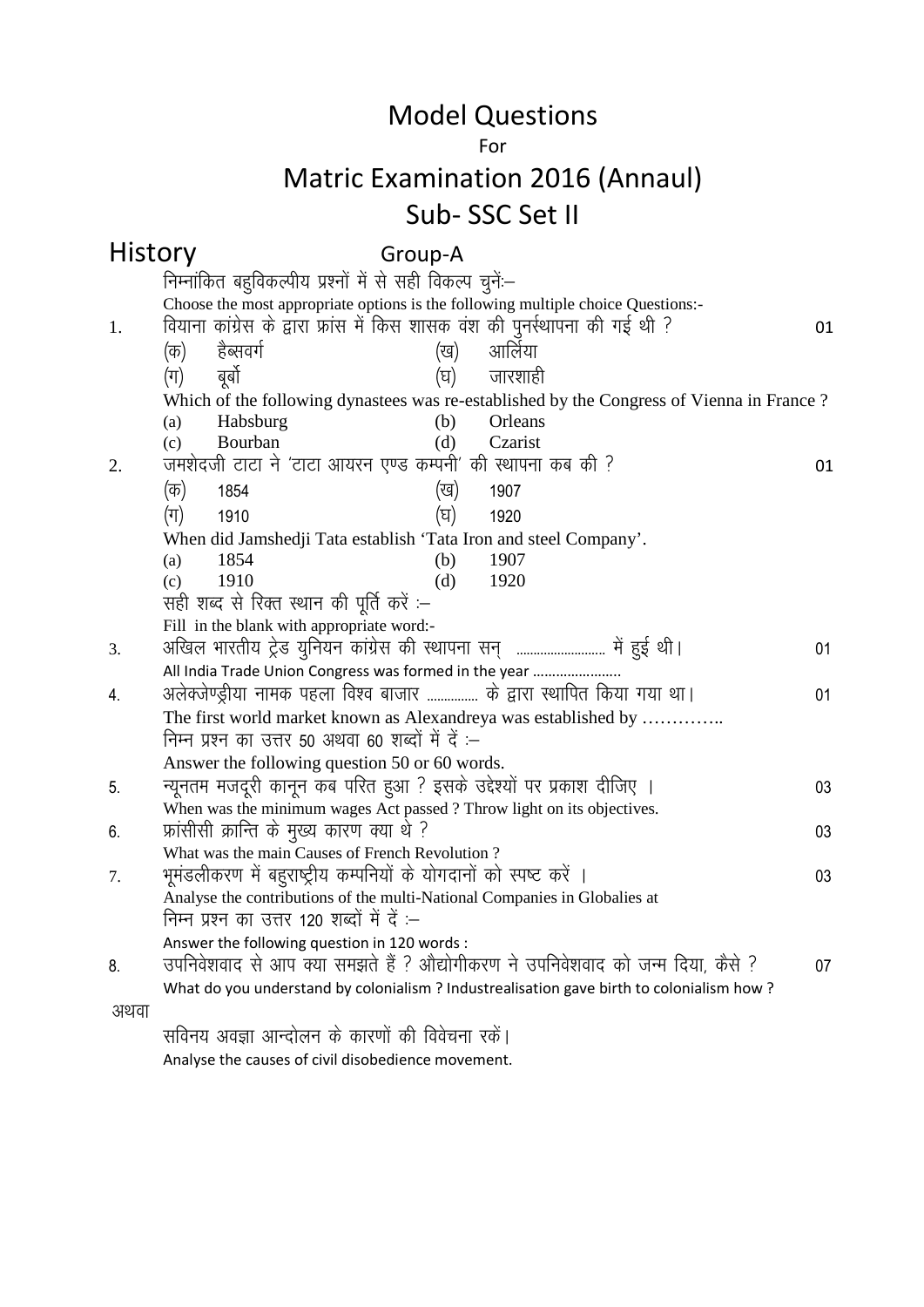| भूगोल | Group-B                                                                                                     | Marks-20                                                                                                                 |    |  |  |  |  |  |
|-------|-------------------------------------------------------------------------------------------------------------|--------------------------------------------------------------------------------------------------------------------------|----|--|--|--|--|--|
|       | निम्नांकित बहुविकल्पीय प्रश्नों में से सही विकल्प चुनें :–                                                  |                                                                                                                          |    |  |  |  |  |  |
|       | Choose the most appropriate option in the following multiple choice questions.                              |                                                                                                                          |    |  |  |  |  |  |
| 9.    | बिहार के किस जिले में नहर सिंचाई का मुख्य साधन है ?                                                         |                                                                                                                          | 01 |  |  |  |  |  |
|       | रोहतास<br>(ख)<br>(क)                                                                                        | सीवान                                                                                                                    |    |  |  |  |  |  |
|       | (घ)<br>(ग)<br>गया                                                                                           | पश्चिमी चम्पारण                                                                                                          |    |  |  |  |  |  |
|       | In which district of Bihar canal is the main source of irrigations ?                                        |                                                                                                                          |    |  |  |  |  |  |
|       | Rohtas<br>(b)<br>(a)                                                                                        | Siwan                                                                                                                    |    |  |  |  |  |  |
|       | (d)<br>(c)<br>Gaya                                                                                          | West Champaran                                                                                                           |    |  |  |  |  |  |
| 10.   | देश के बाँधों को किसने 'भारत का मंदिर' कहा था?                                                              |                                                                                                                          | 01 |  |  |  |  |  |
|       | महात्मा गाँधी<br>(क)                                                                                        | डाँ0 राजेन्द्र प्रसाद<br>(ख)                                                                                             |    |  |  |  |  |  |
|       | पंडित नेहरू<br>(घ)<br>(ग)                                                                                   | स्वामी विवेकानन्द                                                                                                        |    |  |  |  |  |  |
|       | Who said that the dams of the country are the temples of India?                                             |                                                                                                                          |    |  |  |  |  |  |
|       | Mahatma Gandhi<br>(b)<br>(a)                                                                                | Dr. Rajendra Prasad                                                                                                      |    |  |  |  |  |  |
|       | Pandit Nehru<br>(c)<br>(d)                                                                                  | Swami Vivekananda                                                                                                        |    |  |  |  |  |  |
| 11.   | सही शब्द से रिक्त स्थानों की पूर्ति करें।                                                                   |                                                                                                                          |    |  |  |  |  |  |
|       | । अभ्रक का उपयोग  उद्योग में किया जाता है।                                                                  |                                                                                                                          | 01 |  |  |  |  |  |
|       | Mica is mostly used in  Industry.                                                                           |                                                                                                                          |    |  |  |  |  |  |
|       | ॥. बिहार में सबसे अधिक आबादी वाला जिला  है।                                                                 |                                                                                                                          | 01 |  |  |  |  |  |
|       | district has the largest population in Bihar.                                                               |                                                                                                                          |    |  |  |  |  |  |
|       | निम्न प्रश्नों का उत्तर 50 अथवा 60 शब्दों में दें :–                                                        |                                                                                                                          |    |  |  |  |  |  |
|       | Answer the following questions in 50-60 words.                                                              |                                                                                                                          |    |  |  |  |  |  |
| 12.   | वन के पर्यावरणीय महत्व का वर्णन कीजिए।                                                                      |                                                                                                                          | 03 |  |  |  |  |  |
|       | Explain the environmental importance of forest.                                                             |                                                                                                                          |    |  |  |  |  |  |
| 13.   | भारतीय रेल परिवहन की प्रमुख विशेषताओं का उल्लेख करें।                                                       |                                                                                                                          | 03 |  |  |  |  |  |
|       | Mention the important features of the Indian Rail Transporte.                                               |                                                                                                                          |    |  |  |  |  |  |
| 14.   | बिहार के नहरों के विकास से संबंधित समस्याओं को लिखिए ।                                                      |                                                                                                                          | 03 |  |  |  |  |  |
|       | Write the problems related to canal development of Bihar.<br>निम्न प्रश्न का उत्तर 100—120 शब्दों में दे :— |                                                                                                                          |    |  |  |  |  |  |
|       |                                                                                                             |                                                                                                                          | 07 |  |  |  |  |  |
| 15.   |                                                                                                             | गेहूँ के उत्पादन के लिए मुख्य भौगोलिक दशाओं को वर्णन करते हुए भारत के गेहूँ उत्पादक क्षेत्रों का उल्लेख                  |    |  |  |  |  |  |
|       | करे                                                                                                         |                                                                                                                          |    |  |  |  |  |  |
|       | अथवा                                                                                                        |                                                                                                                          |    |  |  |  |  |  |
|       |                                                                                                             | पूरे पृष्ठ पर भारत का एक रेखा मानचित्र बनाइए तथा निम्नलिखित को छायांकित कर अंकित कीजिए।                                  |    |  |  |  |  |  |
|       | कांडला बंदरगाह<br>क.                                                                                        | कॉफी उत्पादक क्षेत्र मि.<br>कोलकता<br>ख.                                                                                 |    |  |  |  |  |  |
|       | ङ<br>सुन्दरवन<br>घ.                                                                                         | तारापुर परमाणु विद्युत गृह                                                                                               |    |  |  |  |  |  |
|       | अथवा                                                                                                        |                                                                                                                          |    |  |  |  |  |  |
|       |                                                                                                             | भारत के बहुउद्देशीय नदी घाटी परियोजना से आप क्या समझते हैं। इससे क्या क्या लाभ होते हैं।                                 |    |  |  |  |  |  |
|       | Answer the following question in 100 to 120 words.                                                          |                                                                                                                          |    |  |  |  |  |  |
|       |                                                                                                             | Mention the wheat production areas of India Discribing important geographical conditions for wheat                       |    |  |  |  |  |  |
|       | production.                                                                                                 |                                                                                                                          |    |  |  |  |  |  |
|       | Or                                                                                                          |                                                                                                                          |    |  |  |  |  |  |
|       | Kandla Port<br>b.<br>a.                                                                                     | Draw the outline map of India on full page and mark the following by shading.<br>Coffee Production area<br>Kolkata<br>c. |    |  |  |  |  |  |
|       | Sundarban<br>d.<br>е.                                                                                       | Tarapur atomic power house.                                                                                              |    |  |  |  |  |  |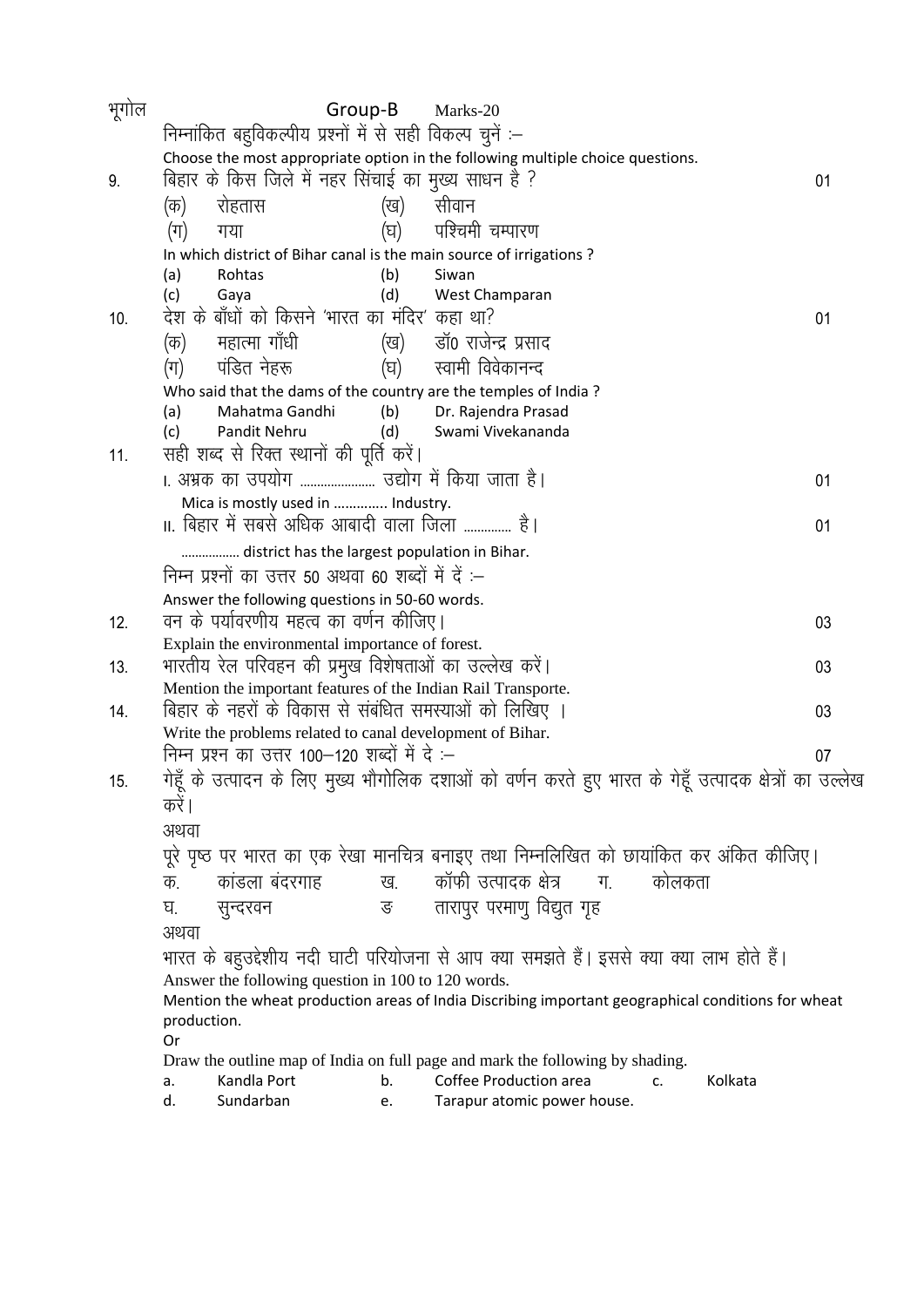Or केवल नेत्रहीन छात्रों के लिए :– Only for Blind Candidates : What do you understand by multipurpose River valley projects in India ? What benefit in gained from this? **Political science Group-C Marks-17** निम्नांकित बहविकल्पीय प्रश्नों में सही विकल्प चुनें :– Choose the most appropriate options in the following multiple choice questions. 16 - संघ सरकार का उदाहरण है कि अपने कार्यक्रम करने के बाद करने के बाद करने के बाद प्रकार का अपने कार्यक्रम का क अमेरिका - - ख चीन <u>ग.</u> ब्रिटेन <sup>घ. इनमें से कोई नहीं</sup> An example of pedral Government is (a) America (b) China (c) Britain (d) None of these 17. राजीनतिक दलों की मान्यता और उसका चिन्ह किसके द्वारा प्रदान किया जाता है : 01 क. राष्ट्रपति सचिवाालय द्वारा ख. प्रधानमंत्री सचिवालय द्वारा x- fuokZpu vk;ksx }kjk ?k- laln }kjk By whom are the affiliation and symbol of political parties presented :- (a) By President Secretariat (b) By Prime minister secretor (c) By Election Commission (d) By parliament निम्न प्रश्न का उत्तर 20 शब्दों में दें $-$ Answer the following question in 20 words : 18. ग्राम पंचायतों के प्रमुख अंग कौन–कौन है ? बार को कार्य करने के प्रकार कर बाद कर बाद कर बाद 202 Which are the important parts of Gram Panchayats ? 19- ySafxd vlekurk D;k gS \ 02 What is sexual Inequality ? निम्न प्रश्न का उत्तर 100 अथवा 120 शब्दों में दें :– Answer the following question in 100 or 120 words : <u>20. भारत की विधायिकाओं में महिलाओं के प्रतिनिधत्व की स्थिति क्या है ? 05</u> What is the position of representation of Women in legislatives of India ?  $21.$   $\phantom{10}\phantom{10}$  राजनैतिक दल किस तरह सत्ता की साझेदारी करते हैं  $\phantom{1}$   $\phantom{1}$ How does political party form alliance in the power ? लोकतंत्र किस तरह उत्तरदायी एवं वैध सरकार का गठन करता है ? How does Democracy organize a responsible and legal Government ? **Economics Group-D Marks-17** निम्नांकित बहविकल्पीय प्रश्नों में से सही विकल्प चनें:-Choose the most appropriate options is the following multiple choice Questions:-  $22.$  विनिमय का सर्वोत्तम माध्यम है :–  $01$ (क) वस्तु (ख) चेक ¼x½ eqnzk ¼?k½ izfrKk i= Best Medium of Exchange is : (a) Commodity (b) Cheque (c) Money (d) Promissory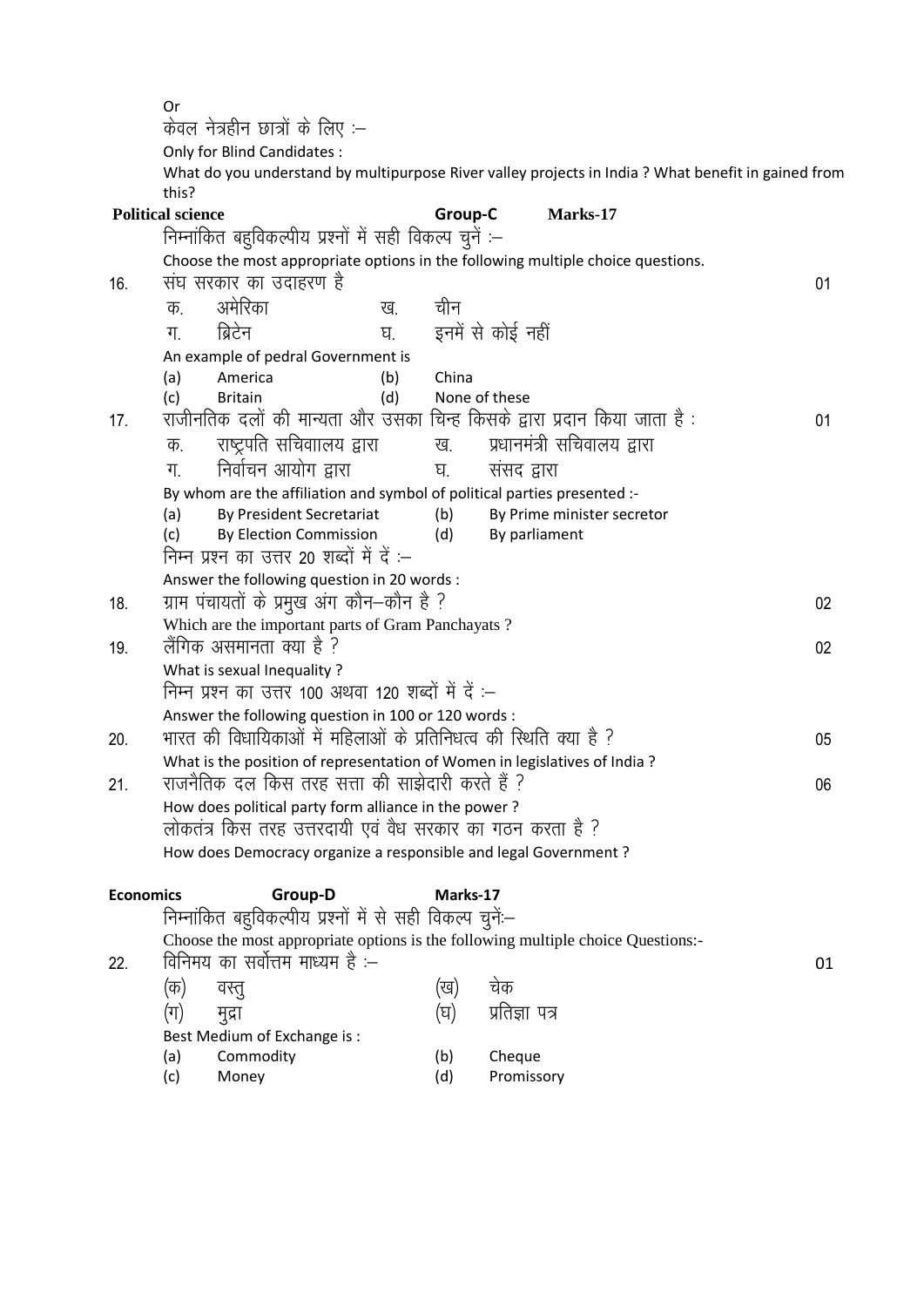| 23.          |         | भारत में नीति आयोग की स्थापना हुई :–                                            |     |                                                                                                    | 01 |
|--------------|---------|---------------------------------------------------------------------------------|-----|----------------------------------------------------------------------------------------------------|----|
|              | (क)     | 1950                                                                            | (ख) | 1951                                                                                               |    |
|              | (ग)     | 2005                                                                            | (घ) | 2015                                                                                               |    |
|              |         | Establishment of policy commission in India is                                  |     |                                                                                                    |    |
|              | (a)     | 1950                                                                            | (b) | 1951                                                                                               |    |
|              | (c)     | 2005                                                                            | (d) | 2015                                                                                               |    |
| 24.          |         | समावेशी विकास किसे कहते हैं ?                                                   |     |                                                                                                    | 02 |
|              |         | What is inclusive Growth?                                                       |     |                                                                                                    |    |
| 25.          |         | सूक्ष्म वित्त संस्थाएँ को परिभाषित करें ?                                       |     |                                                                                                    | 02 |
|              |         | Define the micro Finance Institution.                                           |     |                                                                                                    |    |
|              |         | निम्न प्रश्नों का उत्तर 100 अथवा 120 शब्दों में दें :–                          |     |                                                                                                    |    |
|              |         | Answer the following question in 100 or 120 words :                             |     |                                                                                                    |    |
| 26.          |         | आर्थिक विकास क्या है ? आर्थिक विकास एवं आर्थिक वृद्धि में अंतर बताइए            |     |                                                                                                    | 05 |
|              |         |                                                                                 |     | What is Economic Development ? Describe the difference between Economic Development and            |    |
|              |         | Economic Increment.                                                             |     |                                                                                                    |    |
| 27.          |         |                                                                                 |     | बिहार के आर्थिक पिछड़ेपन के क्या कारण हैं ? बिहार के पिछड़ेपन को दूर करने के लिए कुछ मुख्य उपाय    |    |
|              | बतावें। |                                                                                 |     |                                                                                                    | 06 |
|              |         |                                                                                 |     | What are the causes of Economic backwardness of Bihar ? Point out some important measure to remove |    |
|              |         | backwardness of Bihar.                                                          |     |                                                                                                    |    |
|              | Or      |                                                                                 |     |                                                                                                    |    |
|              |         | उपभोक्ता के कौन–कौन अधिकार है ? सोदाहरण लिखें                                   |     |                                                                                                    |    |
|              |         | What are the different Rights of a consumer ? Write with examples .             |     |                                                                                                    |    |
| आपदा प्रबंधन |         | Group-E                                                                         |     |                                                                                                    |    |
|              |         | निम्नांकित बहुविकल्पीय प्रश्नों में से सही विकल्प चुनें:-                       |     |                                                                                                    |    |
|              |         |                                                                                 |     | Choose the most appropriate options is the following multiple choice Questions:-                   |    |
| 28.          |         | महासागर की तली पर होने वाले कंपन को किस नाम से जाना जाता है ?                   |     |                                                                                                    | 01 |
|              | (क)     | भूकम्प                                                                          | (ख) | चक्रवात                                                                                            |    |
|              | (ग)     | सुनामी                                                                          |     | (घ) हनमें से कोई नहीं                                                                              |    |
|              |         | By which name is the vibration occurring on the oceanic bottom known?           |     |                                                                                                    |    |
|              | (a)     | Earthquake                                                                      | (b) | Cycloe                                                                                             |    |
|              | (c)     | Tsunami                                                                         | (d) | None of these.                                                                                     |    |
| 29.          |         |                                                                                 |     | आगा से जलने की स्थिति में जले हुए स्थान पर क्या प्राथमिक उपचार करना चाहिए।                         | 01 |
|              | (क)     | ठंडा पानी डालना                                                                 | (ख) | गर्म पानी डालना                                                                                    |    |
|              | (ग)     | अस्पताल पहुँचाना                                                                | (घ) | इनमें से कोई नहीं                                                                                  |    |
|              |         | What first aid should be made available on burnt spot in the burning condition? |     |                                                                                                    |    |
|              | (a)     | Cold water                                                                      | (b) | Hot water on the burnt spot                                                                        |    |
|              | (c)     | Carry to the hospital                                                           | (d) | None of these                                                                                      |    |
|              |         | निम्न प्रश्न का उत्तर 50 अथवा 60 शब्दों में दें :–                              |     |                                                                                                    |    |
|              |         | Answer the following question in 50 or 60 words :                               |     |                                                                                                    |    |
| 30.          |         | सुखाड़ प्रबंधन का वर्णन करें।                                                   |     |                                                                                                    | 04 |

Describe drought management.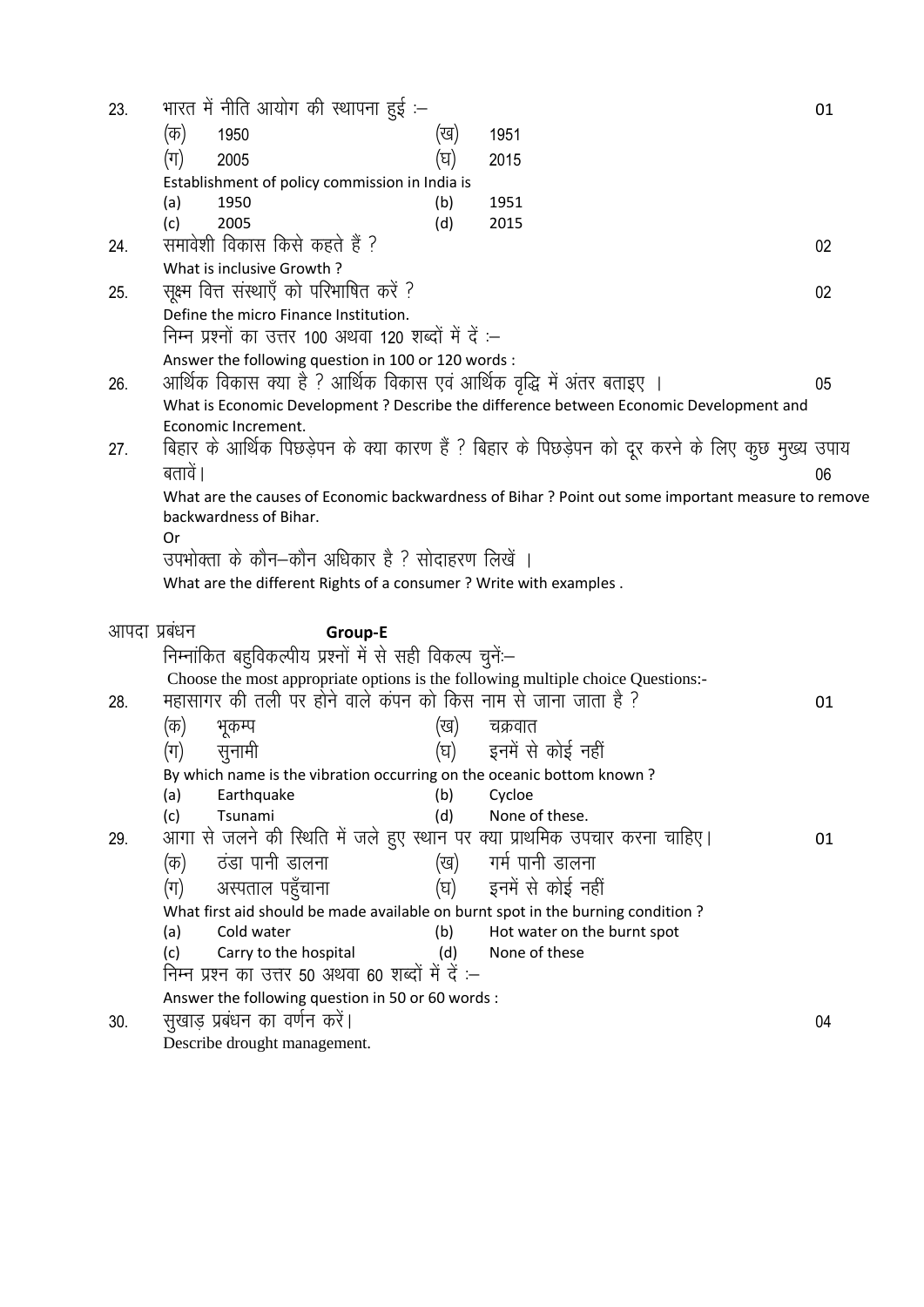#### For

## Matric Examination 2016 (Annaul) Sub- SSC Set III

#### History Group-A

|                | निम्नांकित बहुविकल्पीय प्रश्नों में से सही विकल्प चुनें:–                                                               |    |  |  |  |  |  |  |
|----------------|-------------------------------------------------------------------------------------------------------------------------|----|--|--|--|--|--|--|
|                | Choose the most appropriate options is the following multiple choice Questions:-                                        |    |  |  |  |  |  |  |
| $\mathbf{1}$ . | भारतीय राष्ट्रीय काँग्रेस की स्थापना कब और संस्थापक कौन थे ?                                                            | 01 |  |  |  |  |  |  |
|                | ई0 1923, गुरू गोलवलकर       (ख)     ई0 1885, ए0ओ0 ह्यूम<br>(क)                                                          |    |  |  |  |  |  |  |
|                | ई0 1880, लॉर्ड रिपिन<br>(घ)<br>ई0 1876, लार्ड लिटन<br>(ग)                                                               |    |  |  |  |  |  |  |
|                | When did foundation of Indian National and who was founder?                                                             |    |  |  |  |  |  |  |
|                | A.D. 1923, Guru Golwalkar (b)<br>A.D. 1885, A. O. Hume<br>(a)                                                           |    |  |  |  |  |  |  |
|                | A.D. 1880, Lord Ripan<br>A.D. 1876, Lord Litan<br>(d)<br>(c)                                                            |    |  |  |  |  |  |  |
| $\overline{2}$ | औद्योगिक क्रांति सर्वप्रथम किस देश में हुई ?                                                                            | 01 |  |  |  |  |  |  |
|                | इंगलैंड<br>फ्रांस<br>(क)<br>(ख)                                                                                         |    |  |  |  |  |  |  |
|                | (घ)<br>जर्मनी<br>(ग)<br>रूस                                                                                             |    |  |  |  |  |  |  |
|                | In which country did Industrial Revolution begin?                                                                       |    |  |  |  |  |  |  |
|                | England<br>France<br>(b)<br>(a)                                                                                         |    |  |  |  |  |  |  |
|                | Russia<br>(d)<br>(c)<br>Germany                                                                                         |    |  |  |  |  |  |  |
|                | सही शब्द से रिक्त स्थान की पूर्ति करें :–                                                                               |    |  |  |  |  |  |  |
|                | Fill in the blank with appropriate words.                                                                               |    |  |  |  |  |  |  |
| 3              | राजा राम मोहन राय ने  समाज की स्थान की ।                                                                                | 01 |  |  |  |  |  |  |
|                | Raja Ram Mohan Roy established  Society.                                                                                |    |  |  |  |  |  |  |
| 4              | वर्साय की संधि सन्  ई0 में जर्मनी और  के बीच हुई थी।                                                                    | 01 |  |  |  |  |  |  |
|                | Treaty of Versailles was signed in the year  AD betweem Germany &<br>निम्न प्रश्न का उत्तर 50 अथवा 60 शब्दों में दें :– |    |  |  |  |  |  |  |
|                |                                                                                                                         |    |  |  |  |  |  |  |
|                | Answer the following question 50 or 60 words.                                                                           |    |  |  |  |  |  |  |
| 5              | प्रथम विश्व युद्ध के किन्हीं दो कारणों का वर्णन करें।                                                                   | 03 |  |  |  |  |  |  |
|                | What was the two Important Causes of First World War.                                                                   |    |  |  |  |  |  |  |
| 6              | गंदी बस्ती से आप क्या समझते हैं ? इसकी शुरूआत क्यों हुई ?<br>What do you mean by slum? Why did it begin?                | 03 |  |  |  |  |  |  |
| 7              | बिहार के किसान आन्दोलन पर एक टिप्पणी लिखें                                                                              | 03 |  |  |  |  |  |  |
|                | Write a note on the Farmer's Movement of Bihar.                                                                         |    |  |  |  |  |  |  |
| 8              | निम्न प्रश्न का उत्तर 120 शब्दों में दें :–                                                                             |    |  |  |  |  |  |  |
|                | Answer the following question in 120 words :                                                                            |    |  |  |  |  |  |  |
|                | इटली के एकीकरण में मेजिनी, काबूर और गैरीबाल्डी के योगदानों की विवेचना कीजिए ?                                           | 07 |  |  |  |  |  |  |
|                | Discuss the Contribution of Mazzini, Cavour and Garibaldi in the Unification of Italy?                                  |    |  |  |  |  |  |  |
| अथवा           |                                                                                                                         |    |  |  |  |  |  |  |
|                | राष्ट्रीय आन्दोलन को भारतीय प्रेस ने कैसे प्रभावित किया ?                                                               |    |  |  |  |  |  |  |
|                | How Indian Press affected National Movement?                                                                            |    |  |  |  |  |  |  |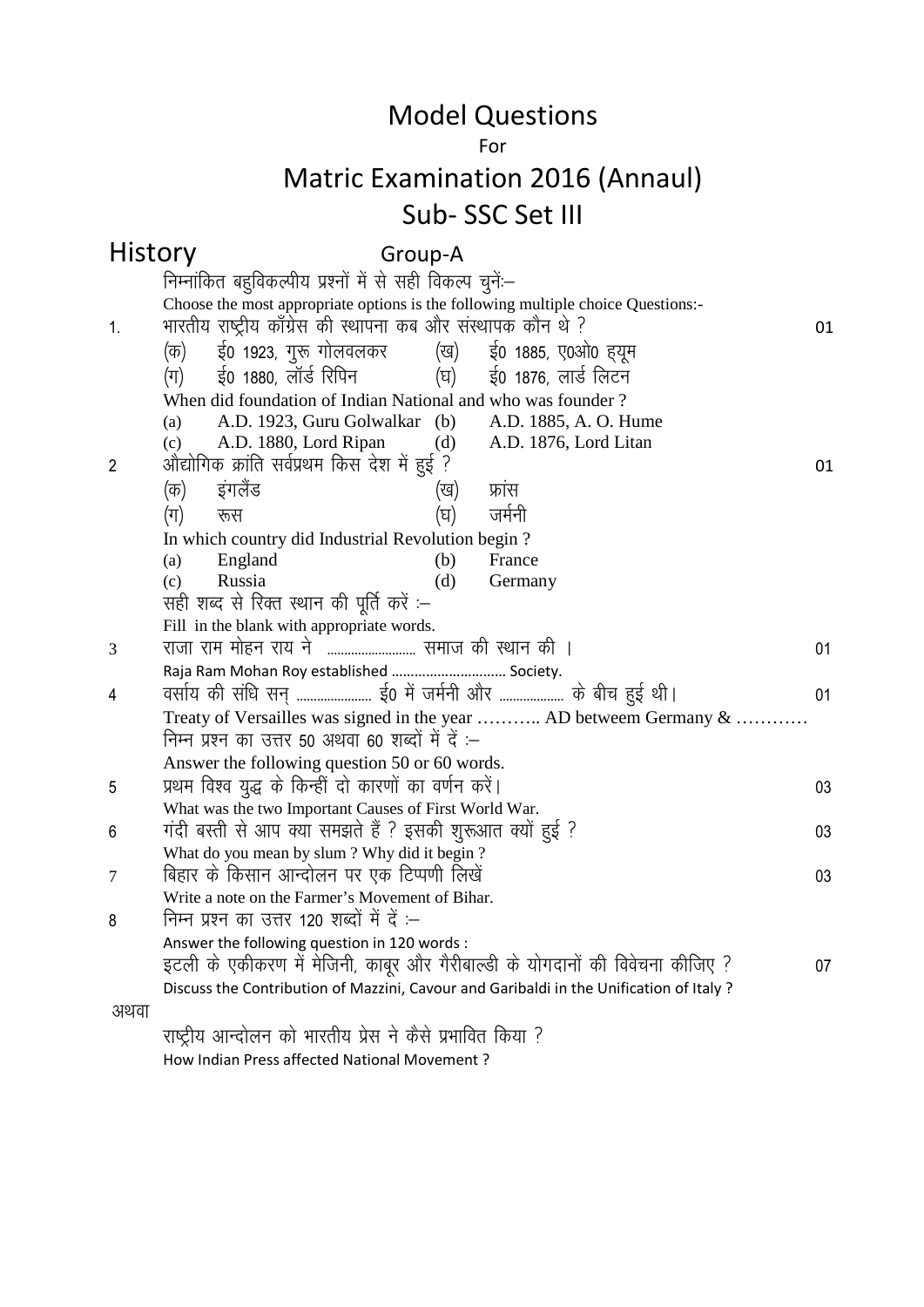| भूगोल | Group-B<br>Marks-20                                                                                 |    |  |  |  |  |
|-------|-----------------------------------------------------------------------------------------------------|----|--|--|--|--|
|       | निम्नांकित बहुविकल्पीय प्रश्नों में से सही विकल्प चुनें :–                                          |    |  |  |  |  |
|       | Choose the most appropriate option in the following multiple choice questions.                      |    |  |  |  |  |
| 9     | प्राकृतिक गैस किस खनिज के साथ पाया जाता है।                                                         | 01 |  |  |  |  |
|       | युरेनियम<br>कोयला<br>(क)<br>(ख)                                                                     |    |  |  |  |  |
|       | पेट्रोलियम<br>(ग)<br>(घ)<br>चूना पत्थर                                                              |    |  |  |  |  |
|       | Natural Gas found with which mineral.<br>Uranium<br>(b)<br>Coal<br>(a)                              |    |  |  |  |  |
|       | Petroluium<br>(d)<br>(c)<br>Lime Stone                                                              |    |  |  |  |  |
| 10    | निम्नलिखित में खरीफ फसल कौन है ?                                                                    | 01 |  |  |  |  |
|       | गेंहूँ<br>सरसो<br>(क)<br>(ख)                                                                        |    |  |  |  |  |
|       | (घ)<br>(ग)<br>चावल<br>मटर                                                                           |    |  |  |  |  |
|       | Which of the following Khareef crops                                                                |    |  |  |  |  |
|       | Wheat<br>(b)<br>(a)<br>Mustard                                                                      |    |  |  |  |  |
|       | (c)<br>Rice<br>(d)<br>Pea                                                                           |    |  |  |  |  |
| 11    | सही शब्द से रिक्त स्थानों की पूर्ति करें।                                                           |    |  |  |  |  |
|       | Fill in the blanks with appropriate words<br>।. संसाधन  प्रदत्त उपहार होते हैं।                     |    |  |  |  |  |
|       | Resource in the gift of                                                                             | 01 |  |  |  |  |
|       | II. बिहर का सबसे बड़ा नगर  है।                                                                      | 01 |  |  |  |  |
|       | is the biggest city of Bihar.                                                                       |    |  |  |  |  |
|       | निम्न प्रश्नों का उत्तर 50 अथवा 60 शब्दों में दें :–                                                |    |  |  |  |  |
|       | Answer the following questions in 50-60 words.                                                      |    |  |  |  |  |
| 12    | जल संकट क्या है ?                                                                                   | 03 |  |  |  |  |
|       | What is water Crisis?                                                                               |    |  |  |  |  |
| 13    | भारत के प्रमुख राष्ट्रीय जलमार्गों के बारे में लिखिए।                                               | 03 |  |  |  |  |
|       | Write about the important national water ways of India.                                             |    |  |  |  |  |
| 14    | नदी घाटी परियोजनाओं के मुख्य उद्देश्यों को लिखें।                                                   | 03 |  |  |  |  |
|       | Write the main objective of river valley project.<br>निम्न प्रश्न का उत्तर 100–120 शब्दों में दे :– |    |  |  |  |  |
|       | Answer the following question in 100 to 120 words.                                                  |    |  |  |  |  |
| 15    | लौह—इस्पात उद्योग कुछ विशेष क्षेत्र में ही केन्द्रीत है, कोई तीन कारण बताएँ।                        | 07 |  |  |  |  |
|       | Iron steel Industry in only limited in a few special area specity any three reason of eat.          |    |  |  |  |  |
|       | Or                                                                                                  |    |  |  |  |  |
|       | अथवा                                                                                                |    |  |  |  |  |
|       | पूरे पृष्ठ पर भारत का एक रेखा मानचित्र बनाइए तथा निम्नलिखित को छायांकित कर अंकित कीजिए।             |    |  |  |  |  |
|       | नर्मदा<br>कार्बेट<br>ख.<br>ग.<br>क.<br>भरतपुर                                                       |    |  |  |  |  |
|       | चाय क्षेत्र<br>ङ<br>कलकत्ता<br>घ.                                                                   |    |  |  |  |  |
|       | Draw the outline map of India on full page and mark the following by shading.                       |    |  |  |  |  |
|       | Narmada<br>Bhartpur<br>b.<br>Carbate park<br>c.<br>a.                                               |    |  |  |  |  |
|       | Kolkata<br>Tea area.<br>d.<br>e.<br>Or                                                              |    |  |  |  |  |
|       | अथवा                                                                                                |    |  |  |  |  |
|       | केवल नेत्रहीन छात्रों के लिए :–                                                                     |    |  |  |  |  |
|       | Only for Blind Candidates :                                                                         |    |  |  |  |  |
|       | प्रदूषण के प्रकारों का वर्णन करें।                                                                  |    |  |  |  |  |
|       | Descibre the kind of pollution.                                                                     |    |  |  |  |  |
|       |                                                                                                     |    |  |  |  |  |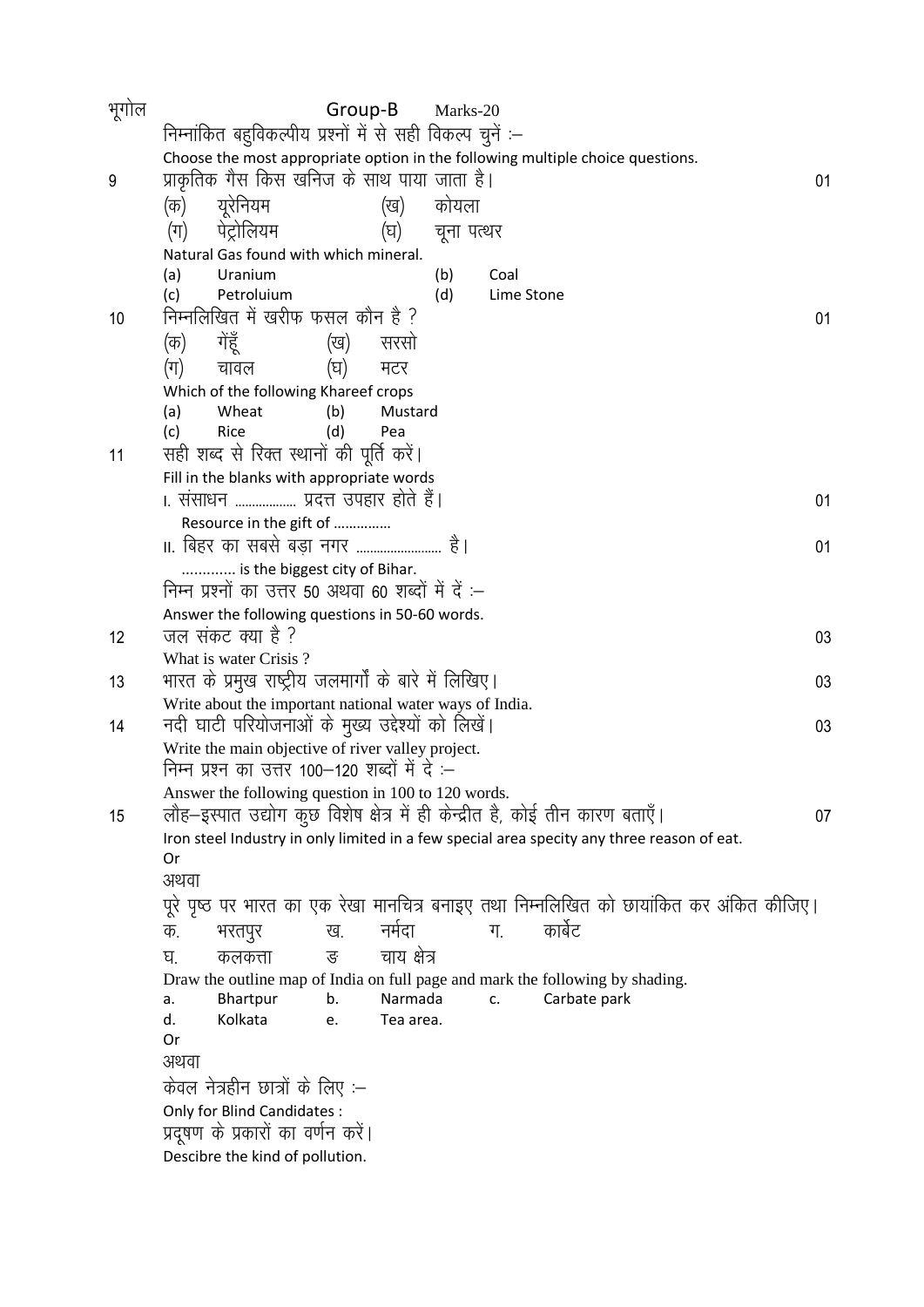|                  | <b>Political science</b>                        |                                                                                    | Group-C  |               | Marks-17                               |    |  |
|------------------|-------------------------------------------------|------------------------------------------------------------------------------------|----------|---------------|----------------------------------------|----|--|
|                  |                                                 | निम्नांकित बहुविकल्पीय प्रश्नों में सही विकल्प चुनें :–                            |          |               |                                        |    |  |
|                  |                                                 | Choose the most appropriate options in the following multiple choice questions.    |          |               |                                        |    |  |
| 16               |                                                 | 2015 के विधानसभा चुनाव में बिहार में किस दल ने सरकार बनाई।                         |          |               |                                        | 01 |  |
|                  | क.                                              | जनता दल (यू०)                                                                      | ख.       |               | राष्ट्रीय जनता दल                      |    |  |
|                  | ग.                                              | कांग्रेस                                                                           | घ.       | तीनों मिलकर   |                                        |    |  |
|                  |                                                 | Which party has made the Government in Bihar in 2015?                              |          |               |                                        |    |  |
|                  | (a)                                             | Janta Dal (United)                                                                 | (b)      |               | RJD (Rastirya Janta Dal)               |    |  |
|                  | (c)                                             | Congress                                                                           | (d)      | All the three |                                        |    |  |
| 17               |                                                 | भारत में योजना आयोग का गठन कब किया गया था।                                         |          |               |                                        | 01 |  |
|                  | क.                                              | 15 अक्टूबर 1951                                                                    | ख.       |               | 15 सितम्बर 1950                        |    |  |
|                  | ग.                                              | 15 मार्च 1950                                                                      |          |               | घ. - इनमें से कोई नहीं                 |    |  |
|                  | (a)                                             | When was planning commission organized in India?<br>15 <sup>th</sup> October, 1951 | (b)      |               | 15 <sup>th</sup> September, 1950       |    |  |
|                  | (c)                                             | 15 <sup>th</sup> March, 1950                                                       | (d)      | None of these |                                        |    |  |
|                  |                                                 | निम्न प्रश्न का उत्तर 20 शब्दों में दें :–                                         |          |               |                                        |    |  |
|                  |                                                 | Answer the following question in 20 words :                                        |          |               |                                        |    |  |
| 18               |                                                 | सूचना के अधिकार का कानून लोकतंत्र का रखवाला है। कैसे ?                             |          |               |                                        | 02 |  |
|                  |                                                 | Right to Information Act is the care taker of democracy. Why?                      |          |               |                                        |    |  |
| 19               |                                                 | संविधान की सर्वोच्चता से आप क्या समझते हैं ?                                       |          |               |                                        | 02 |  |
|                  |                                                 | What do you mena by supremacy of the constitution?                                 |          |               |                                        |    |  |
|                  |                                                 | निम्न प्रश्न का उत्तर 100 अथवा 120 शब्दों में दें :–                               |          |               |                                        |    |  |
|                  |                                                 | Answer the following question in 100 or 120 words :                                |          |               |                                        |    |  |
| 20               |                                                 | राजनीतिक दल राष्ट्रीय विकास में किस प्रकार योगदान करते है ?                        |          |               |                                        | 05 |  |
|                  |                                                 | How do political parties play their role in National Development ?                 |          |               |                                        |    |  |
| 21               | नगर निगम के प्रमुख कार्यों का वर्णन करें।<br>06 |                                                                                    |          |               |                                        |    |  |
| Or               |                                                 | Describe the important functions of Nagar Nigam?                                   |          |               |                                        |    |  |
|                  |                                                 | आतंकवाद और अलगावबाद लोकतंत्र की चुनौती है ? स्पष्ट करें।                           |          |               |                                        |    |  |
|                  |                                                 | Terrorism and Isolism are the challenge of Democracy Descbribe them.               |          |               |                                        |    |  |
|                  |                                                 |                                                                                    |          |               |                                        |    |  |
| <b>Economics</b> |                                                 | Group-D                                                                            | Marks-17 |               |                                        |    |  |
|                  |                                                 | निम्नांकित बहुविकल्पीय प्रश्नों में से सही विकल्प चुनें:--                         |          |               |                                        |    |  |
|                  |                                                 | Choose the most appropriate options is the following multiple choice Questions:-   |          |               |                                        |    |  |
| 22               |                                                 | हॉलमार्क का शब्द चिन्ह (लोगो) किस वस्तु की गुणवत्ता का प्रमाण है ।                 |          |               |                                        | 01 |  |
|                  | (क)                                             | बोतलबंद पेय                                                                        |          | (ख)           | बिजली उपकरण                            |    |  |
|                  | (ग)                                             | सोने के आभूषण                                                                      |          | (घ)           | खाद्य पदार्थ                           |    |  |
|                  |                                                 | The Logo of Hollmark is a symbol of quality of which object :-                     |          |               |                                        |    |  |
|                  | (a)<br>(c)                                      | Sealed bottle drink<br>Jewellery of Gold                                           |          | (b)<br>(d)    | Electric applliences<br>Food materials |    |  |
| 23               |                                                 | किस क्षेत्र को तृतीयक क्षेत्र कहा जाता है ?                                        |          |               |                                        | 01 |  |
|                  | (क)                                             | सेवा क्षेत्र                                                                       |          | (ख)           | कृषि क्षेत्र                           |    |  |
|                  | (ग)                                             | औद्योगिक क्षेत्र                                                                   |          | (घ)           | इनमें से कोई नहीं                      |    |  |
|                  |                                                 | Which sector is called Tertiary Sector?                                            |          |               |                                        |    |  |
|                  | (a)                                             | Service Sector                                                                     |          | (b)           | Agriculture sector                     |    |  |
|                  | (c)                                             | Industrial sector                                                                  |          | (d)           | None of these                          |    |  |
|                  |                                                 |                                                                                    |          |               |                                        |    |  |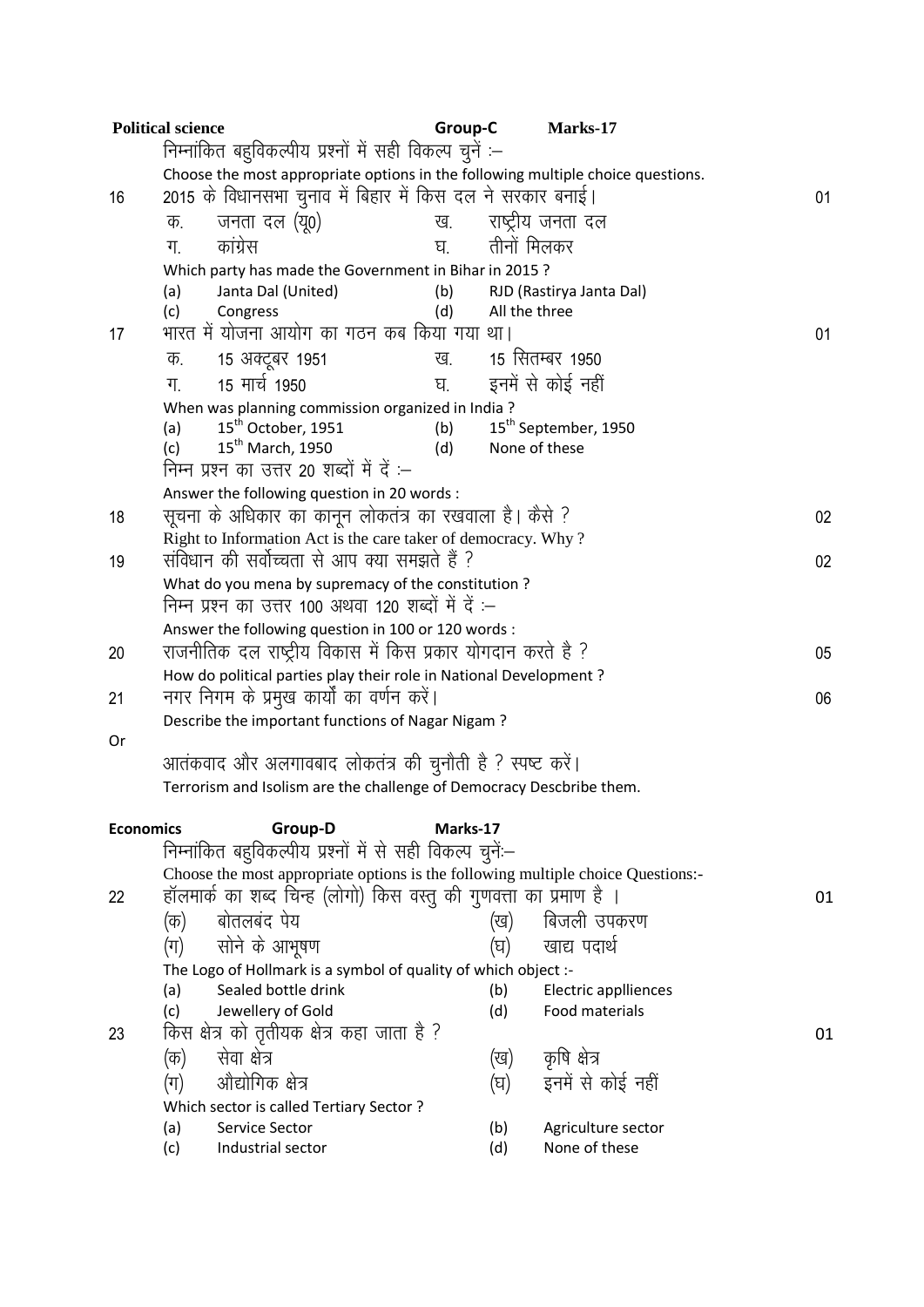| 24           | संक्षिप्त को पूरा करें :–                                                                                                      |                     |                             |    |
|--------------|--------------------------------------------------------------------------------------------------------------------------------|---------------------|-----------------------------|----|
|              | जी0डी0पी0<br>(क)                                                                                                               | (ख)                 | जी0एन0पी0                   |    |
|              | आर0बी0आई0<br>(ग)                                                                                                               | (घ)                 | एस0बी0आई0                   |    |
|              | Give the full form :-                                                                                                          |                     |                             |    |
|              | GDP<br>(a)                                                                                                                     | (b)                 | <b>GNP</b>                  |    |
|              | (c)<br>RBI                                                                                                                     | (d)                 | <b>SBI</b>                  |    |
|              | निम्न प्रश्नों का उत्तर 50 अथवा 60 शब्दों में दें :–                                                                           |                     |                             |    |
|              | Answer the following question in 50 or 60 words :                                                                              |                     |                             |    |
| 25           | वित्तीय संस्थान से आप क्या समझते हैं ?                                                                                         |                     |                             | 03 |
|              | What do you understand by financial Institutions ?                                                                             |                     |                             |    |
| 26           | वैश्वीकरण से आप क्या समझते हैं ?                                                                                               |                     |                             | 03 |
|              | What do you understand by Globalization?                                                                                       |                     |                             |    |
|              | निम्न प्रश्नों का उत्तर 100 अथवा 120 शब्दों में दें :–                                                                         |                     |                             |    |
|              | Answer the following question in 100 or 120 words :                                                                            |                     |                             |    |
| 27           | विश्व व्यापार संगठन क्या है ? यह कब और क्यों स्थापित किया गया ?                                                                |                     |                             | 07 |
|              | What is world Trade Orgaization ? When and why is it established ?                                                             |                     |                             |    |
|              |                                                                                                                                |                     |                             |    |
| आपदा प्रबंधन | <b>Group-E</b>                                                                                                                 |                     |                             |    |
|              | निम्नांकित बहुविकल्पीय प्रश्नों में से सही विकल्प चुनें:–                                                                      |                     |                             |    |
|              | Choose the most appropriate options is the following multiple choice Questions:-                                               |                     |                             |    |
| 28           | आग से जलने की स्थिति में जले हुए स्थान पर क्या प्राथमिक उपचार करना चाहिए ?                                                     |                     |                             | 01 |
|              | ठंडा पानी डालना<br>(क)                                                                                                         | (ख) गर्म पानी डालना |                             |    |
|              | अस्पताल पहुँचाना<br>(घ)                                                                                                        |                     | इनमें से कोई नहीं           |    |
|              | (ग)                                                                                                                            |                     |                             |    |
|              | What first aid should be made available on burnt spot in the burning Condition ?<br>Cold Water on the burnt spot<br>(b)<br>(a) |                     | Hot water on the burnt spot |    |
|              | (d)<br>Carry to hospital<br>(c)                                                                                                |                     | None of these.              |    |
| 29           | निम्न में से कौन प्राकृतिक आपदा नहीं है।                                                                                       |                     |                             | 01 |
|              |                                                                                                                                |                     |                             |    |
|              | (क)<br>सुनामी<br>(ख)                                                                                                           | बाढ़                |                             |    |
|              | आतंकवाद<br>(ग)<br>(घ)                                                                                                          | भुकम्प              |                             |    |
|              | Which of the following is not a natural disaster?                                                                              |                     |                             |    |
|              | (a)<br>Tsunami<br>(b)<br>(c)<br>Terrorism<br>(d)                                                                               | Flood<br>Earthquake |                             |    |
|              | निम्न प्रश्न का उत्तर 50 अथवा 60 शब्दों में दें :–                                                                             |                     |                             |    |
|              | Answer the following question in 50 or 60 words :                                                                              |                     |                             |    |
| 30           | बिहार में बाढ की स्थिति का वर्णन करें।                                                                                         |                     |                             |    |
|              | Describe the situation of flood in Bihar.                                                                                      |                     |                             | 04 |
|              |                                                                                                                                |                     |                             |    |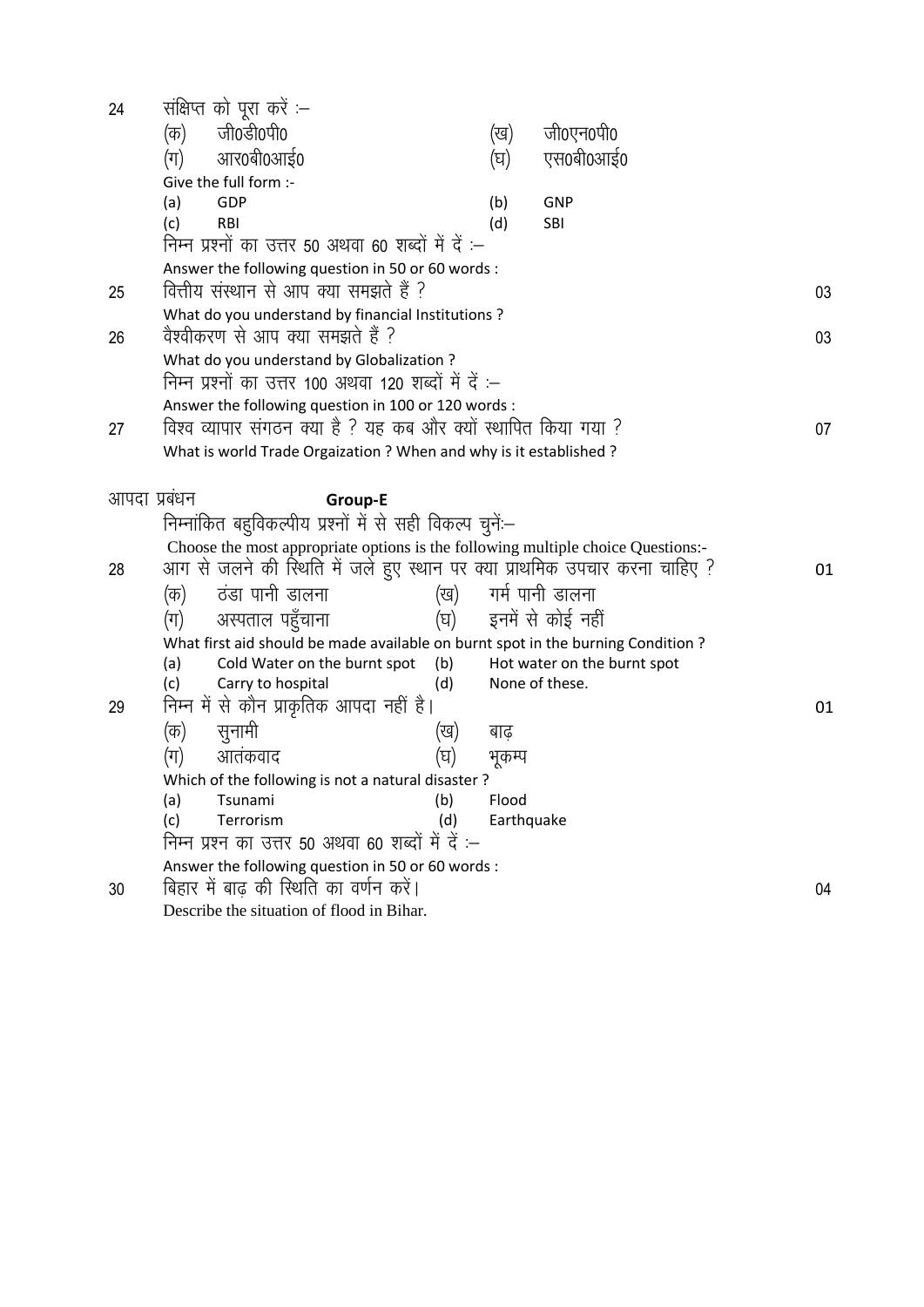#### For

# Matric Examination 2016 (Annaul) Sub- SSC Set IV

|                | <b>History</b><br>Group-A                                                                   |    |  |  |  |  |
|----------------|---------------------------------------------------------------------------------------------|----|--|--|--|--|
|                | निम्नांकित बहुविकल्पीय प्रश्नों में से सही विकल्प चुनें:--                                  |    |  |  |  |  |
|                | Choose the most appropriate options is the following multiple choice Questions:-            |    |  |  |  |  |
| 1.             | गैरीबाल्डी पेशे से क्या था ?<br>01                                                          |    |  |  |  |  |
|                | सिपाही<br>(क)<br>(ख)<br>किसान                                                               |    |  |  |  |  |
|                | जमींदार<br>नाविक<br>$(\pi)$<br>(घ)                                                          |    |  |  |  |  |
|                | To which profession did Garibaldi belong?                                                   |    |  |  |  |  |
|                | Police<br>Farmer<br>(a)<br>(b)                                                              |    |  |  |  |  |
|                | LandLord<br>(d)<br>Sailor<br>(c)                                                            |    |  |  |  |  |
| $\overline{2}$ | "वार एण्ड पीस" पुस्तक की रचना किसने किया ?                                                  | 01 |  |  |  |  |
|                | कार्ल मार्क्स<br>(क)<br>(ख)<br>टालस्टाय                                                     |    |  |  |  |  |
|                | दोस्तोवस्की<br>$(\pi)$<br>(घ)<br>ऐंजल्स                                                     |    |  |  |  |  |
|                | Who has written the book "War and Peace"?                                                   |    |  |  |  |  |
|                | Karl Mark<br>(b)<br><b>Tolstoy</b><br>(a)                                                   |    |  |  |  |  |
|                | (c)<br>Dostoevsky<br>(d)<br>Engeles                                                         |    |  |  |  |  |
|                | सही शब्द से रिक्त स्थान की पूर्ति करें :–                                                   |    |  |  |  |  |
|                | Fill in the blank with appropriate words.                                                   |    |  |  |  |  |
| 3              | नई आर्थिक नीति  ई0 में लागू हुआ था।                                                         | 01 |  |  |  |  |
|                | New Economic Policy was enforced in the year                                                |    |  |  |  |  |
| 4              | सेडोवा का युद्ध  और  के बीच हुआ था।                                                         | 01 |  |  |  |  |
|                |                                                                                             |    |  |  |  |  |
|                | निम्न प्रश्न का उत्तर 50 अथवा 60 शब्दों में दें :–                                          |    |  |  |  |  |
|                | Answer the following question 50 or 60 words.<br>असहयोग आन्दोलन प्रथम जन–आन्दोलन था। कैसे ? |    |  |  |  |  |
| 5              | Non-Cooperation movement was the first man movement. How?                                   | 03 |  |  |  |  |
| 6              | छापाखाना यूरोप कैसे पहुँचा ?                                                                | 03 |  |  |  |  |
|                | How did printing press reach in Europe?                                                     |    |  |  |  |  |
| 7              | स्लम पद्धति की शुरूआत कैसे हुई ?                                                            | 03 |  |  |  |  |
|                | How did slum system begin?                                                                  |    |  |  |  |  |
|                | निम्न प्रश्न का उत्तर 100 अथवा 120 शब्दों में दें :-                                        |    |  |  |  |  |
|                | Answer the following question in 100 or 120 words :                                         |    |  |  |  |  |
| 8              | जर्मनी के एकीकरण में बिस्मार्क की भूमिका का वर्णन करें।                                     | 07 |  |  |  |  |
|                | Describe the role of Bismark in the unification of Germany                                  |    |  |  |  |  |
| अथवा           |                                                                                             |    |  |  |  |  |
|                | युनानी स्वतंत्रता आन्दोलन का संक्षिप्त विवरण दें।                                           |    |  |  |  |  |

Describe in short the Greek Independecne movement.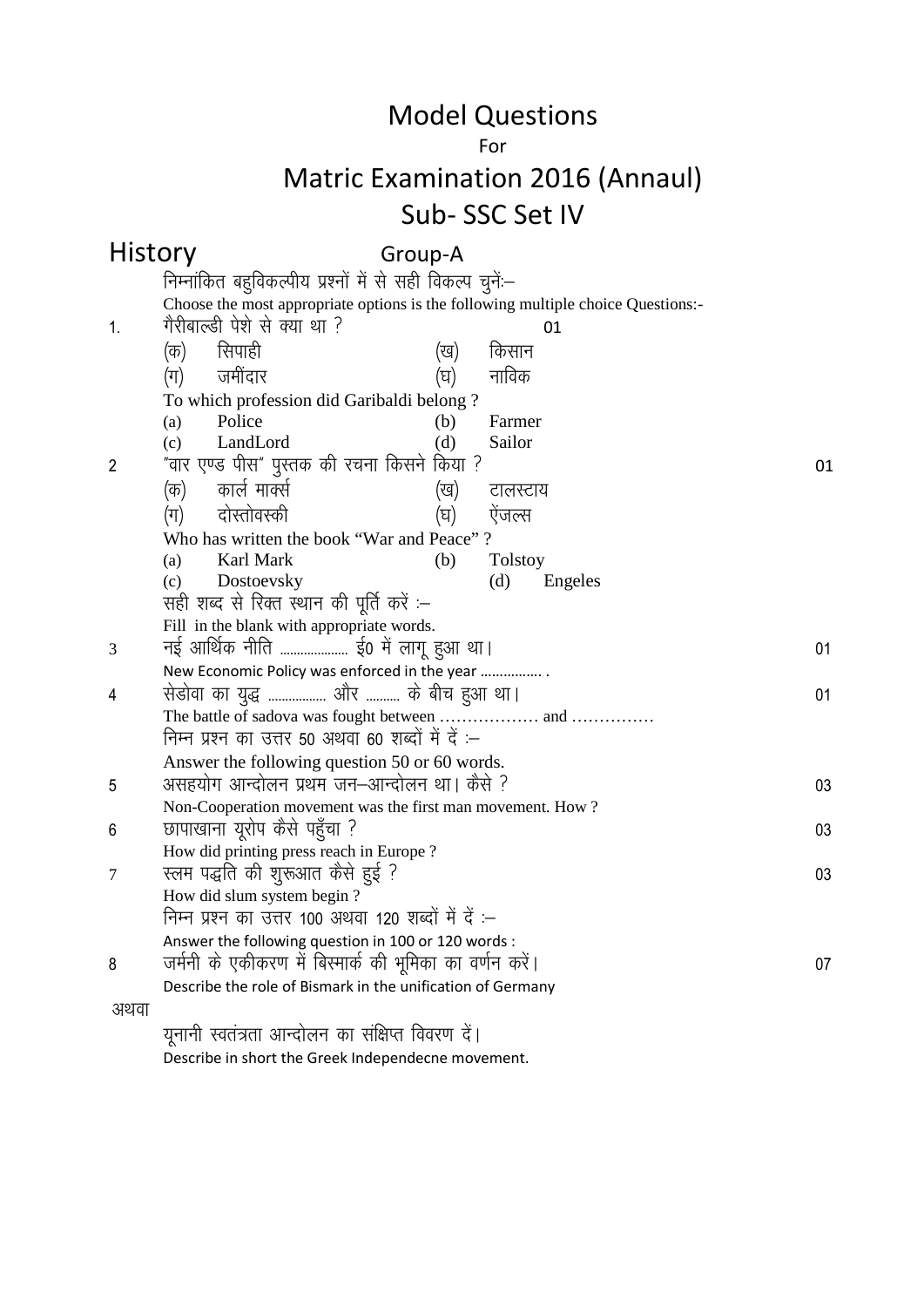| भूगोल | Group-B                                                                                                                                    | Marks-20    |                                                                                            |    |  |  |  |
|-------|--------------------------------------------------------------------------------------------------------------------------------------------|-------------|--------------------------------------------------------------------------------------------|----|--|--|--|
|       | निम्नांकित बहुविकल्पीय प्रश्नों में से सही विकल्प चुनें :-                                                                                 |             |                                                                                            |    |  |  |  |
|       | Choose the most appropriate option in the following multiple choice questions.                                                             |             |                                                                                            |    |  |  |  |
| 9     | भारत का राष्ट्रीय पक्षी है ?                                                                                                               |             |                                                                                            | 01 |  |  |  |
|       | हंस<br>(क)                                                                                                                                 | (ख)         | मयूर                                                                                       |    |  |  |  |
|       | तोता<br>(ग)                                                                                                                                | (घ)         | कबूतर                                                                                      |    |  |  |  |
|       | Which the National Bird of India                                                                                                           |             |                                                                                            |    |  |  |  |
|       | Swan<br>(a)                                                                                                                                | (b)         | Peacock                                                                                    |    |  |  |  |
|       | Parrot<br>(c)                                                                                                                              | (d)         | Pegion                                                                                     |    |  |  |  |
| 10    | भारत का पहला परमाणु उर्जा स्टेशन कहाँ स्थापित हुआ ?                                                                                        |             |                                                                                            | 01 |  |  |  |
|       | (क)<br>तारापुर                                                                                                                             | (ख)         | राणा प्रताप सागर                                                                           |    |  |  |  |
|       | नरोरा<br>(ग)                                                                                                                               | (घ)         | कलपक्कम                                                                                    |    |  |  |  |
|       | Where was the first Atomic power stationof India established.                                                                              |             |                                                                                            |    |  |  |  |
|       | (a)<br>Tarapur                                                                                                                             | (b)         | Rana pratap sagar                                                                          |    |  |  |  |
|       | (c)<br>Narora                                                                                                                              | (d)         | calpuccam                                                                                  |    |  |  |  |
| 11    | सही शब्द से रिक्त स्थानों की पूर्ति करें।                                                                                                  |             |                                                                                            |    |  |  |  |
|       | Fill in the blanks with appropriate words                                                                                                  |             |                                                                                            |    |  |  |  |
|       | ।. उड़ीसा में चावल एक  फसल है।                                                                                                             |             |                                                                                            | 01 |  |  |  |
|       | Rice is a  Corp in Orissa.                                                                                                                 |             |                                                                                            |    |  |  |  |
|       | ॥. उच्चावच प्रदर्शन के लिए हैयूमर विधि का विकास  ने किया था।                                                                               |             |                                                                                            | 01 |  |  |  |
|       | Developed the haboure method for relies demonstarion.                                                                                      |             |                                                                                            |    |  |  |  |
|       | निम्न प्रश्नों का उत्तर 50 अथवा 60 शब्दों में दें :–                                                                                       |             |                                                                                            |    |  |  |  |
|       | Answer the following questions in 50-60 words.                                                                                             |             |                                                                                            |    |  |  |  |
| 12    | सौर ऊर्जा का उत्पाद कैसे होता है।                                                                                                          |             |                                                                                            | 03 |  |  |  |
|       | Who is the solar Ennergy generated.                                                                                                        |             |                                                                                            |    |  |  |  |
| 13    | बिहार के प्रमुख हवाई अड्डों का नाम लिखिए और वह कहाँ स्थित है।                                                                              |             |                                                                                            | 03 |  |  |  |
| 14    | Write the names of the important Airport of Bihar and whenthere are situated.<br>सोन अथवा कोसी नदी घाटी परियोजना के महत्व पर प्रकाश डालिए। |             |                                                                                            | 03 |  |  |  |
|       | Throw light on importances of the sone or the Koshi River Valley project.                                                                  |             |                                                                                            |    |  |  |  |
|       | निम्न प्रश्न का उत्तर 100—120 शब्दों में दे :—                                                                                             |             |                                                                                            | 07 |  |  |  |
| 15    | भारतीय अर्थव्यवस्था में परिवहन एवं संचार साधनों की महत्ता को स्पष्ट कीजिए।                                                                 |             |                                                                                            |    |  |  |  |
|       |                                                                                                                                            |             |                                                                                            |    |  |  |  |
|       | अथवा                                                                                                                                       |             |                                                                                            |    |  |  |  |
|       |                                                                                                                                            |             | पूरे पृष्ठ पर भारत का एक रेखा मानचित्र बनाइए तथा निम्नलिखित को छायांकित कर अंकित कीजिए।    |    |  |  |  |
|       | बम्बे हाई<br>क.<br>ख.                                                                                                                      | भिलाई       | कांडला बंदरगाह<br>ग.                                                                       |    |  |  |  |
|       | दुधवा राष्ट्रीय उद्यान<br><b>संख्या</b><br>घ.                                                                                              | गोदावरी नदी |                                                                                            |    |  |  |  |
|       | अथवा                                                                                                                                       |             |                                                                                            |    |  |  |  |
|       | What is the importants of Transport and communication in Indian Economic?                                                                  |             |                                                                                            |    |  |  |  |
|       | Or                                                                                                                                         |             |                                                                                            |    |  |  |  |
|       | Draw the outline map of India on full page and mark the following by shading.                                                              |             | Bhilai c.                                                                                  |    |  |  |  |
|       | <b>Bombay High</b><br>а.<br>Dudhwa National park<br>d.                                                                                     | b.<br>e.    | Knadla port<br>Godavari River                                                              |    |  |  |  |
|       | Or                                                                                                                                         |             |                                                                                            |    |  |  |  |
|       | केवल नेत्रहीन छात्रों के लिए :–                                                                                                            |             |                                                                                            |    |  |  |  |
|       | Only for Blind Candidates:                                                                                                                 |             |                                                                                            |    |  |  |  |
|       |                                                                                                                                            |             | बिहार में कौन–कौन सी फसलें लगाई जाती है। किसी एक फसल के मुख्य उत्पादनों की व्याख्या कीजिए। |    |  |  |  |
|       | Which type of crops are planted in Bihar?                                                                                                  |             |                                                                                            |    |  |  |  |
|       | Describe any one them and its important production.                                                                                        |             |                                                                                            |    |  |  |  |
|       |                                                                                                                                            |             |                                                                                            |    |  |  |  |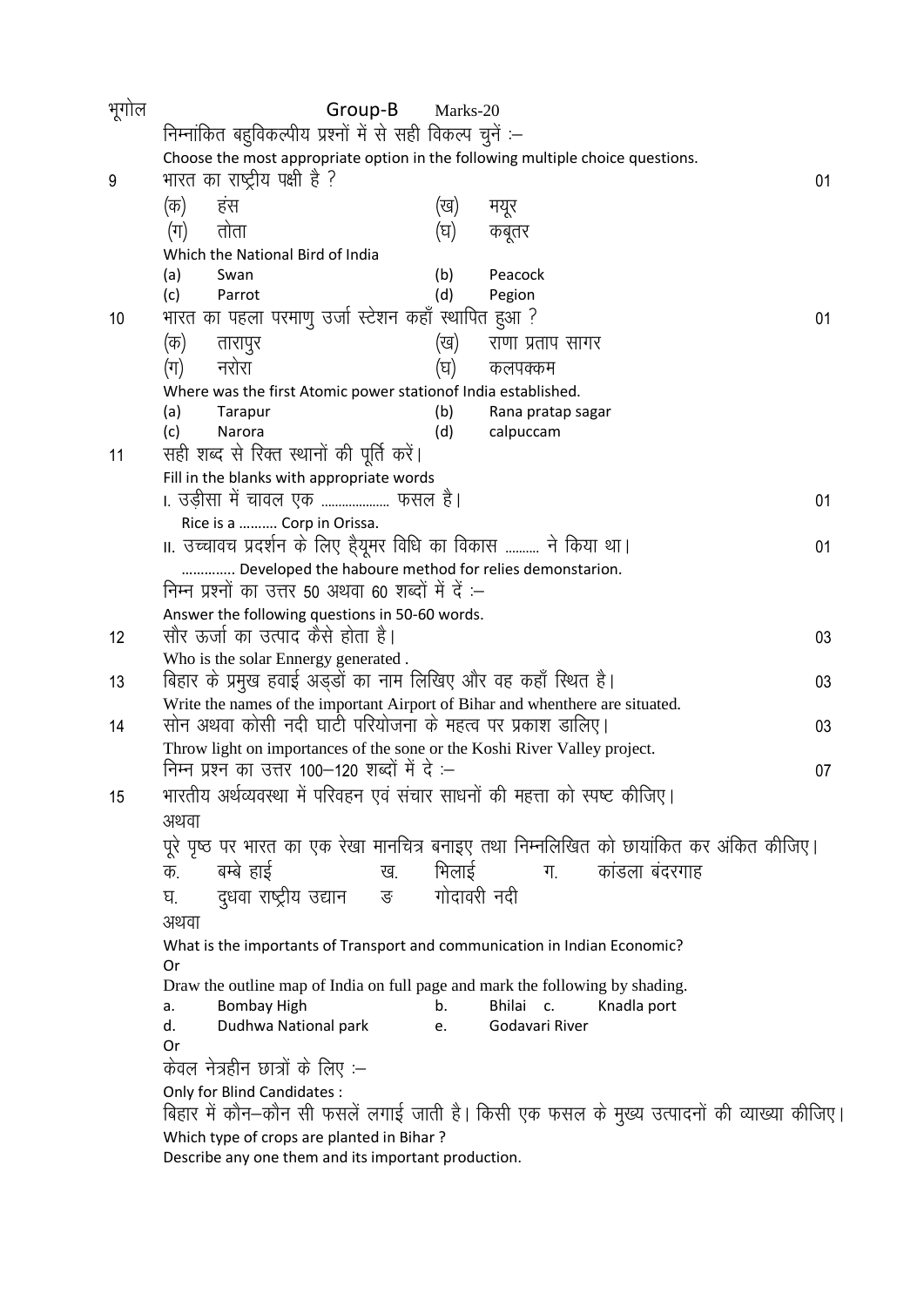|                  | <b>Political science</b>                                                                                              | Group-C  |                | Marks-17               |    |  |  |  |
|------------------|-----------------------------------------------------------------------------------------------------------------------|----------|----------------|------------------------|----|--|--|--|
|                  | निम्नांकित बहुविकल्पीय प्रश्नों में सही विकल्प चुनें :–                                                               |          |                |                        |    |  |  |  |
|                  | Choose the most appropriate options in the following multiple choice questions.                                       |          |                |                        |    |  |  |  |
| 16               | आधुनिक युग में प्रत्यक्ष लोकतंत्र कहाँ है ?<br>01                                                                     |          |                |                        |    |  |  |  |
|                  | फ्रांस में<br>क.                                                                                                      | ख.       | ब्रिटेन में    |                        |    |  |  |  |
|                  | स्विट्जरलैण्ड में<br>ग.                                                                                               | घ.       | भारत में       |                        |    |  |  |  |
|                  | Where exists Direct Democracy in modern age?                                                                          |          |                |                        |    |  |  |  |
|                  | (a)<br>France                                                                                                         | (b)      | <b>Britain</b> |                        |    |  |  |  |
|                  | Switzerland<br>(c)                                                                                                    | (d)      | India          |                        |    |  |  |  |
| 17               | निम्नलिखित में से कौन "भारतीय किसान यूनियन" के प्रमुख नेता है।                                                        |          |                |                        | 01 |  |  |  |
|                  | मोरारजी देसाई<br>क.                                                                                                   | ख.       |                | महेन्द्र सिंह टिकैत    |    |  |  |  |
|                  | चौधरी चरण सिंह<br>ग.                                                                                                  | घ.       |                | जय प्रकाश नारायण       |    |  |  |  |
|                  | Who is the main leader of Indian farmer Association?                                                                  |          |                |                        |    |  |  |  |
|                  | Morargee Desai<br>(a)                                                                                                 | (b)      |                | Mahendra Singh Tikkait |    |  |  |  |
|                  | Choudhary Charan Singh<br>(c)                                                                                         | (d)      |                | Jay Prakash Narayan    |    |  |  |  |
|                  | निम्न प्रश्न का उत्तर 20 शब्दों में दें :–                                                                            |          |                |                        |    |  |  |  |
|                  | Answer the following question in 20 words :                                                                           |          |                |                        |    |  |  |  |
| 18               | गुप्त मतदान क्या है ?                                                                                                 |          |                |                        | 02 |  |  |  |
|                  | What is secret ballot?<br>संघ राज्य का अर्थ बतावें ?                                                                  |          |                |                        |    |  |  |  |
| 19               |                                                                                                                       |          |                |                        | 02 |  |  |  |
|                  | Explain the meaning of the federal Government?<br>निम्न प्रश्न का उत्तर 100 अथवा 120 शब्दों में दें :–                |          |                |                        |    |  |  |  |
|                  | Answer the following question in 100 or 120 words :                                                                   |          |                |                        |    |  |  |  |
| 20               | राजनीतिक दलों के किन्हीं चार कार्यों का वर्णन करें।                                                                   |          |                |                        | 05 |  |  |  |
|                  | Describe any four functions of the political parties.                                                                 |          |                |                        |    |  |  |  |
| 21               | लोकतंत्र की सफलता के लिए कौन–कौन सी आवश्यक शर्तें है ?                                                                |          |                |                        | 06 |  |  |  |
|                  | What are the necessary conditions for the success of democracy ?                                                      |          |                |                        |    |  |  |  |
| Or               |                                                                                                                       |          |                |                        |    |  |  |  |
|                  | ग्राम पंचायत के कार्यों एवं शक्तियों का वर्णन करें।                                                                   |          |                |                        |    |  |  |  |
|                  | Describe the functions and powers of Gram Pnachyat.                                                                   |          |                |                        |    |  |  |  |
|                  |                                                                                                                       |          |                |                        |    |  |  |  |
| <b>Economics</b> | Group-D                                                                                                               | Marks-17 |                |                        |    |  |  |  |
|                  | निम्नांकित बहुविकल्पीय प्रश्नों में से सही विकल्प चुनें:-                                                             |          |                |                        |    |  |  |  |
| 22               | Choose the most appropriate options is the following multiple choice Questions:-<br>कौन बीमारू (sick) राज्य नहीं है ? |          |                | 01                     |    |  |  |  |
|                  | बिहार                                                                                                                 |          | मध्य प्रदेश    |                        |    |  |  |  |
|                  | (क)                                                                                                                   | (ख)      |                |                        |    |  |  |  |
|                  | कर्नाटक<br>(ग)                                                                                                        | (घ)      | उडीसा          |                        |    |  |  |  |
|                  | Which is not a sick state?<br><b>Bihar</b><br>(a)                                                                     | (b)      |                | Madhya Pradesh         |    |  |  |  |
|                  | Karnataka<br>(c)                                                                                                      | (d)      | Orissa         |                        |    |  |  |  |
| 23               | किस क्षेत्र को द्वितीयक क्षेत्र कहा जाता है ?                                                                         |          |                |                        | 01 |  |  |  |
|                  | सेवा क्षेत्र<br>(क)                                                                                                   |          | (ख)            | कृषि क्षेत्र           |    |  |  |  |
|                  | औद्योगिक क्षेत्र<br>(ग)                                                                                               |          | (घ)            | इनमें से कोई नहीं      |    |  |  |  |
|                  | Which sector is called Tertiary Sector ?                                                                              |          |                |                        |    |  |  |  |
|                  | Service Sector<br>(a)                                                                                                 |          | (b)            | Agriculture sector     |    |  |  |  |
|                  | Industrial sector<br>(c)                                                                                              |          | (d)            | None of these          |    |  |  |  |
|                  |                                                                                                                       |          |                |                        |    |  |  |  |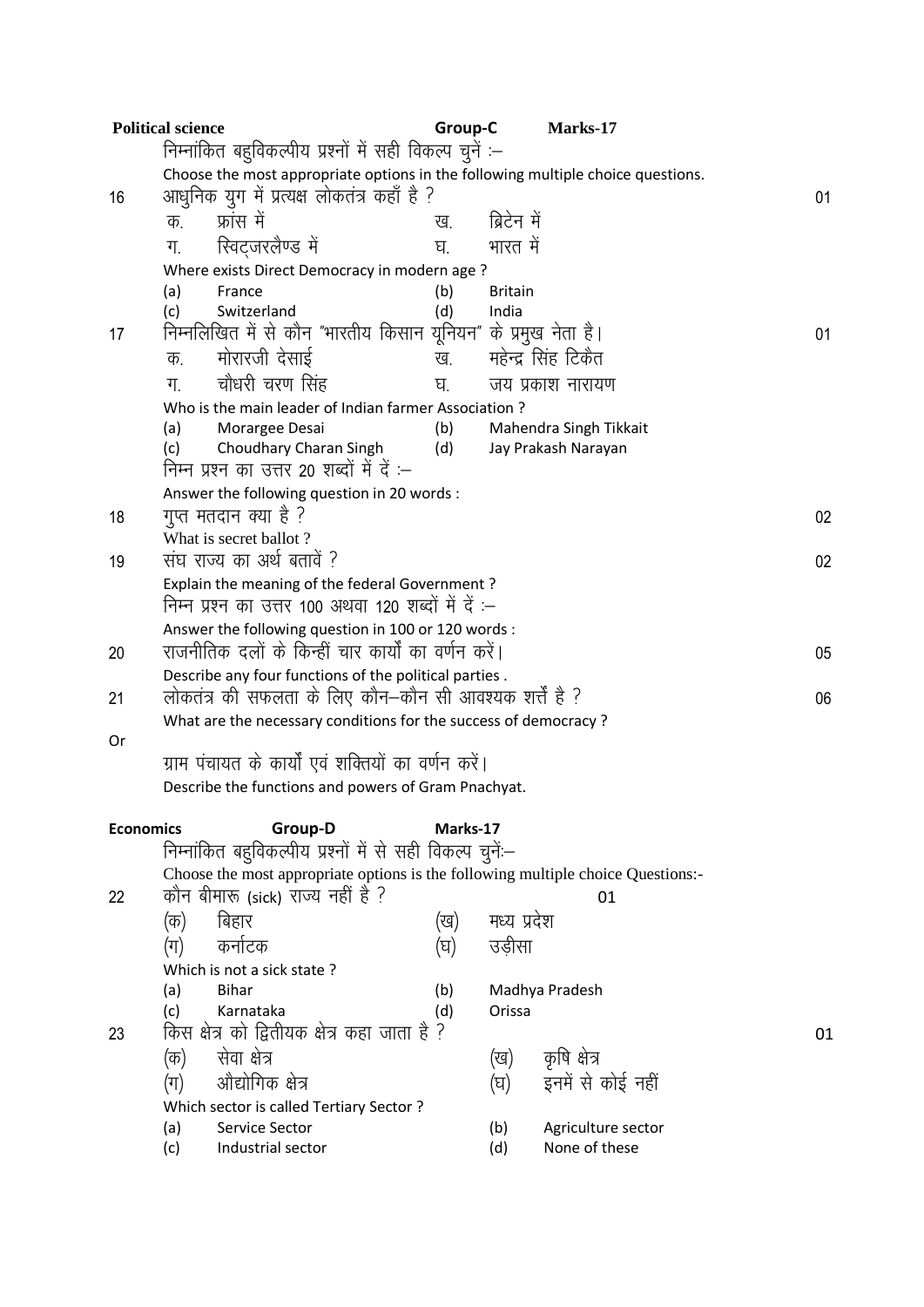| 24 |                                                                                                                      | संक्षिप्त को पूरा करें :-                                                        |            |               |                           |    |  |  |
|----|----------------------------------------------------------------------------------------------------------------------|----------------------------------------------------------------------------------|------------|---------------|---------------------------|----|--|--|
|    | (क)                                                                                                                  | नाबार्ड                                                                          |            | (ख)           | एच0डी0आई0                 |    |  |  |
|    | (ग)                                                                                                                  | एस0एच0जी0                                                                        |            | (घ)           | ए0टी0एम                   |    |  |  |
|    |                                                                                                                      | Give the full form :-                                                            |            |               |                           |    |  |  |
|    | (a)                                                                                                                  | <b>NABARD</b>                                                                    |            | (b)           | HDI                       |    |  |  |
|    | (c)                                                                                                                  | <b>SHG</b>                                                                       |            | (d)           | <b>ATM</b>                |    |  |  |
|    |                                                                                                                      | निम्न प्रश्नों का उत्तर 50 अथवा 60 शब्दों में दें :-                             |            |               |                           |    |  |  |
|    |                                                                                                                      | Answer the following question in 50 or 60 words :                                |            |               |                           |    |  |  |
| 25 |                                                                                                                      | सतत् विकास क्या है ?                                                             |            |               |                           | 03 |  |  |
|    |                                                                                                                      | What is sustainable Devlopment?                                                  |            |               |                           |    |  |  |
| 26 |                                                                                                                      | उपभोक्ता कौन है ? संक्षेप में बातइए।                                             |            |               |                           | 03 |  |  |
|    |                                                                                                                      | Who is a consumer? Discuss in brief.                                             |            |               |                           |    |  |  |
|    |                                                                                                                      | निम्न प्रश्नों का उत्तर 100 अथवा 120 शब्दों में दें :–                           |            |               |                           |    |  |  |
|    |                                                                                                                      | Answer the following question in 100 or 120 words :                              |            |               |                           |    |  |  |
| 27 |                                                                                                                      | 'मानवाधिकार' के महत्व पर लिखें।                                                  |            |               |                           | 07 |  |  |
|    |                                                                                                                      | Discuss the importane of "Human Right".                                          |            |               |                           |    |  |  |
|    | or                                                                                                                   |                                                                                  |            |               |                           |    |  |  |
|    | वैश्वीकरण का आम आदमी पर प्रभाव का वर्णन करें।                                                                        |                                                                                  |            |               |                           |    |  |  |
|    |                                                                                                                      | Describe the effects of Globlization on general people.                          |            |               |                           |    |  |  |
|    | आपदा प्रबंधन<br><b>Group-E</b>                                                                                       |                                                                                  |            |               |                           |    |  |  |
|    | निम्नांकित बहुविकल्पीय प्रश्नों में से सही विकल्प चुनें:--                                                           |                                                                                  |            |               |                           |    |  |  |
|    |                                                                                                                      | Choose the most appropriate options is the following multiple choice Questions:- |            |               |                           |    |  |  |
| 28 |                                                                                                                      | 26 दिसम्बर 2004 को विश्व के किस हिस्से में भयंकर सुनामी आया था।                  | 01         |               |                           |    |  |  |
|    | (क)                                                                                                                  | पश्चिमी एशिया                                                                    | (ख)        |               | प्रशान्त महासागर          |    |  |  |
|    | (ग)                                                                                                                  | अटलांटिक महासागर                                                                 |            |               | (घ) वंगाल की खाड़ी        |    |  |  |
|    |                                                                                                                      | In which part of the world Tsunami came on 26 <sup>th</sup> December, 2004?      |            |               |                           |    |  |  |
|    | (a)                                                                                                                  | Western Asia                                                                     | (b)        | Pacific Ocean |                           |    |  |  |
|    | (c)                                                                                                                  | <b>Atlantic Ocean</b>                                                            | (d)        | Bay of Bengal |                           |    |  |  |
| 29 |                                                                                                                      | कृषि सुखाड़ होता है ।                                                            |            |               |                           | 01 |  |  |
|    | (क)                                                                                                                  | जल के अभाव में                                                                   | (ख)        |               | मिट्टी के नमी के अभाव में |    |  |  |
|    | (ग)                                                                                                                  | मिट्टी के क्षय के कारण                                                           | (घ)        |               | मिट्टी की लवणता के कारण   |    |  |  |
|    | Agricultural drought in due to                                                                                       |                                                                                  |            |               |                           |    |  |  |
|    | (a)                                                                                                                  | Lack of water<br>Soil erosion                                                    | (b)<br>(d) |               | Lack of soil moisture     |    |  |  |
|    | (c)                                                                                                                  | Soil salinity                                                                    |            |               |                           |    |  |  |
|    |                                                                                                                      | निम्न प्रश्न का उत्तर 50 अथवा 60 शब्दों में दें :-                               |            |               |                           |    |  |  |
|    | Answer the following question in 50 or 60 words :<br>भूकम्प के प्रभावों को कम करने वाले किन्हीं चार उपायों को लिखिए। |                                                                                  |            |               |                           |    |  |  |
| 30 | 04<br>Write any four measures to minimize the effect of the earthquake.                                              |                                                                                  |            |               |                           |    |  |  |
|    |                                                                                                                      |                                                                                  |            |               |                           |    |  |  |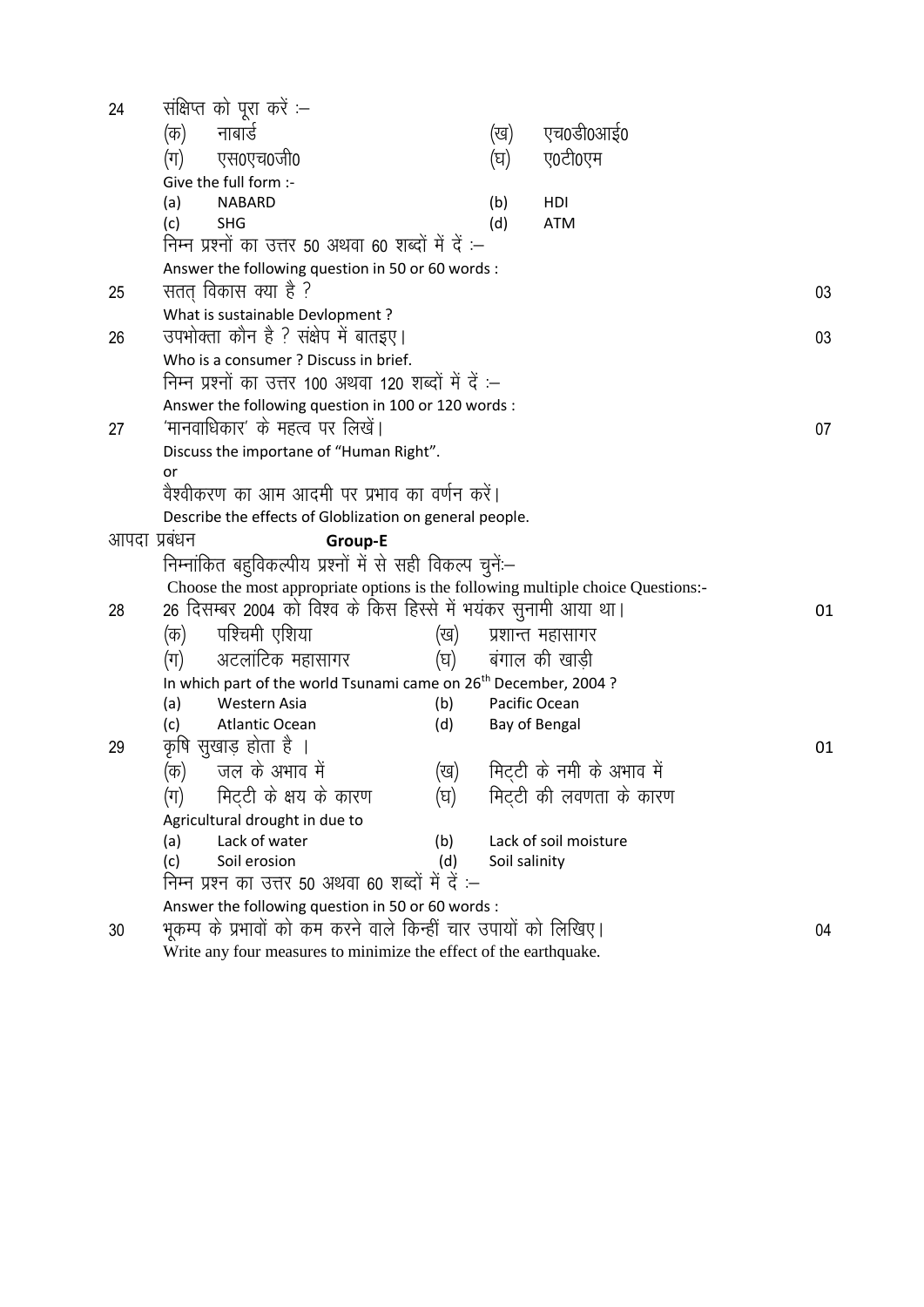#### For

## Matric Examination 2016 (Annaul) Sub- SSC Set V

| History        | Group-A                                                                                       |           |                                                                                     |    |  |  |  |
|----------------|-----------------------------------------------------------------------------------------------|-----------|-------------------------------------------------------------------------------------|----|--|--|--|
|                | निम्नांकित बहुविकल्पीय प्रश्नों में से सही विकल्प चुनें:--                                    |           |                                                                                     |    |  |  |  |
|                | Choose the most appropriate options is the following multiple choice Questions:-              |           |                                                                                     |    |  |  |  |
| $\mathbf{1}$ . | बल्लभ भाई पटेल को सरदार की उपाधि किस किसान आन्दोलन के दौरान दी गई ?                           |           |                                                                                     | 01 |  |  |  |
|                | बारदोली<br>(क)                                                                                | (ख)       | अहमदाबाद                                                                            |    |  |  |  |
|                | (ग)<br>खेडा                                                                                   | (घ)       | चम्पारण                                                                             |    |  |  |  |
|                |                                                                                               |           | During Which farmer movements the award 'Sardar' is attached to Balabh Bhai Patel ? |    |  |  |  |
|                | <b>Bardoli</b><br>(b)<br>(b)                                                                  |           | Ahemadabad                                                                          |    |  |  |  |
|                | Khera<br>(c)<br>(d)                                                                           | Champaran |                                                                                     |    |  |  |  |
| $\overline{2}$ | साम्यवादी शासन का पहला प्रयोग कहाँ हुआ ?                                                      |           |                                                                                     | 01 |  |  |  |
|                | (क)<br>रूस                                                                                    | (ख)       | जापान                                                                               |    |  |  |  |
|                | चीन<br>$(\pi)$                                                                                | (घ)       | क्यूबा                                                                              |    |  |  |  |
|                | Where was the first communism rule used.                                                      |           |                                                                                     |    |  |  |  |
|                | Russia<br>(a)                                                                                 | (b)       | Japan                                                                               |    |  |  |  |
|                | China<br>(c)<br>सही शब्द से रिक्त स्थान की पूर्ति करें :-                                     | (d)       | Quba                                                                                |    |  |  |  |
| 3.             | Fill in the blank with appropriate word:-                                                     |           |                                                                                     |    |  |  |  |
|                | रूसी क्रांति के समय शासक था.                                                                  |           |                                                                                     | 01 |  |  |  |
|                | Was the ruler during the Russian Revolution?                                                  |           |                                                                                     |    |  |  |  |
| 4              | सही शब्द से रिक्त स्थानों की पूर्ति करें :–                                                   |           |                                                                                     |    |  |  |  |
|                | Fill in the blank with appropriate word:-                                                     |           |                                                                                     |    |  |  |  |
|                |                                                                                               |           |                                                                                     | 01 |  |  |  |
|                | निम्न प्रश्न का उत्तर 50 अथवा 60 शब्दों में दें :-                                            |           |                                                                                     |    |  |  |  |
|                | Answer the following question 50 or 60 words.                                                 |           |                                                                                     |    |  |  |  |
| 5              | औद्योगिकरण से आप क्या समझते है ?                                                              |           |                                                                                     | 03 |  |  |  |
|                | What was the meaning of Industrialisation.                                                    |           |                                                                                     |    |  |  |  |
| 6              | सविनय अवज्ञा आन्दोलन के क्या परिणाम हुए ?                                                     |           |                                                                                     | 03 |  |  |  |
|                | What was the resultant of the Non-coopratin movement.                                         |           |                                                                                     |    |  |  |  |
|                | निम्न प्रश्न का उत्तर 50 अथवा 60 शब्दों में दें :–                                            |           |                                                                                     |    |  |  |  |
|                | Answer the following question 50 or 60 words.                                                 |           |                                                                                     |    |  |  |  |
| 7              | विस्मार्क के कार्यों का चर्चा करें ।                                                          |           |                                                                                     | 03 |  |  |  |
|                | Describe the works of Bismark.                                                                |           |                                                                                     |    |  |  |  |
| 8              | निम्न प्रश्न का उत्तर 100 अथवा 120 शब्दों में दें :–                                          |           |                                                                                     |    |  |  |  |
|                | Answer the following question in 100 or 120 words :<br>हिन्द–चीन उपनिवेश की स्थापना क्या था ? |           |                                                                                     |    |  |  |  |
|                | What was the aim of coloney establishment of Indo-China.                                      |           |                                                                                     | 07 |  |  |  |
| अथवा           |                                                                                               |           |                                                                                     |    |  |  |  |
|                | कुटीर उद्योग के महत्व एवं उसकी उपयोगिता पर प्रभाव डालें।                                      |           |                                                                                     |    |  |  |  |
|                | Throw light upon the importance and utility of small industry.                                |           |                                                                                     |    |  |  |  |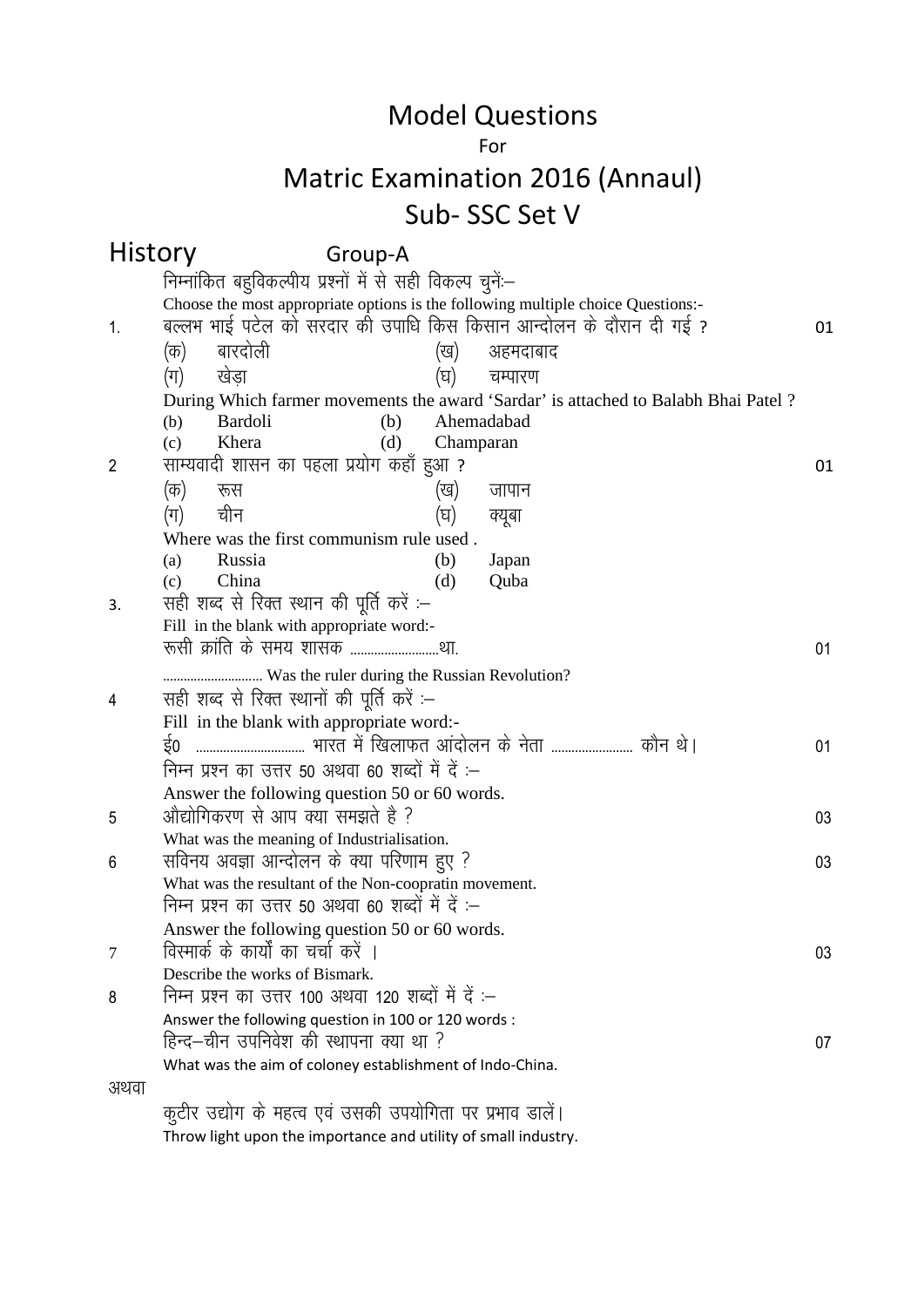| Choose the most appropriate option in the following multiple choice questions.                 |  |  |  |  |  |  |
|------------------------------------------------------------------------------------------------|--|--|--|--|--|--|
| 01                                                                                             |  |  |  |  |  |  |
|                                                                                                |  |  |  |  |  |  |
|                                                                                                |  |  |  |  |  |  |
|                                                                                                |  |  |  |  |  |  |
|                                                                                                |  |  |  |  |  |  |
|                                                                                                |  |  |  |  |  |  |
| 01                                                                                             |  |  |  |  |  |  |
|                                                                                                |  |  |  |  |  |  |
|                                                                                                |  |  |  |  |  |  |
|                                                                                                |  |  |  |  |  |  |
|                                                                                                |  |  |  |  |  |  |
|                                                                                                |  |  |  |  |  |  |
| 01                                                                                             |  |  |  |  |  |  |
|                                                                                                |  |  |  |  |  |  |
| 01                                                                                             |  |  |  |  |  |  |
|                                                                                                |  |  |  |  |  |  |
|                                                                                                |  |  |  |  |  |  |
|                                                                                                |  |  |  |  |  |  |
| 03                                                                                             |  |  |  |  |  |  |
|                                                                                                |  |  |  |  |  |  |
| 03                                                                                             |  |  |  |  |  |  |
| 03                                                                                             |  |  |  |  |  |  |
|                                                                                                |  |  |  |  |  |  |
| 07                                                                                             |  |  |  |  |  |  |
|                                                                                                |  |  |  |  |  |  |
|                                                                                                |  |  |  |  |  |  |
| पूरे पृष्ठ पर भारत का एक रेखा मानचित्र बनाइए तथा निम्नलिखित को छायांकित कर अंकित कीजिए।        |  |  |  |  |  |  |
|                                                                                                |  |  |  |  |  |  |
|                                                                                                |  |  |  |  |  |  |
|                                                                                                |  |  |  |  |  |  |
|                                                                                                |  |  |  |  |  |  |
|                                                                                                |  |  |  |  |  |  |
| भारत का लौह इस्पात उद्योग का वर्णन करें।<br>Answer the following question in 100 to 120 words. |  |  |  |  |  |  |
| "Agriculture in the backbone of economy of Bihar" Explain the statement.                       |  |  |  |  |  |  |
| <b>Or</b><br>Draw the outline map of India on full page and mark the following by shading.     |  |  |  |  |  |  |
|                                                                                                |  |  |  |  |  |  |
|                                                                                                |  |  |  |  |  |  |
|                                                                                                |  |  |  |  |  |  |
|                                                                                                |  |  |  |  |  |  |
| कृषि पर आधारित उद्योग और खनिज आधारित उद्योग के अन्तर को स्पष्ट करें।                           |  |  |  |  |  |  |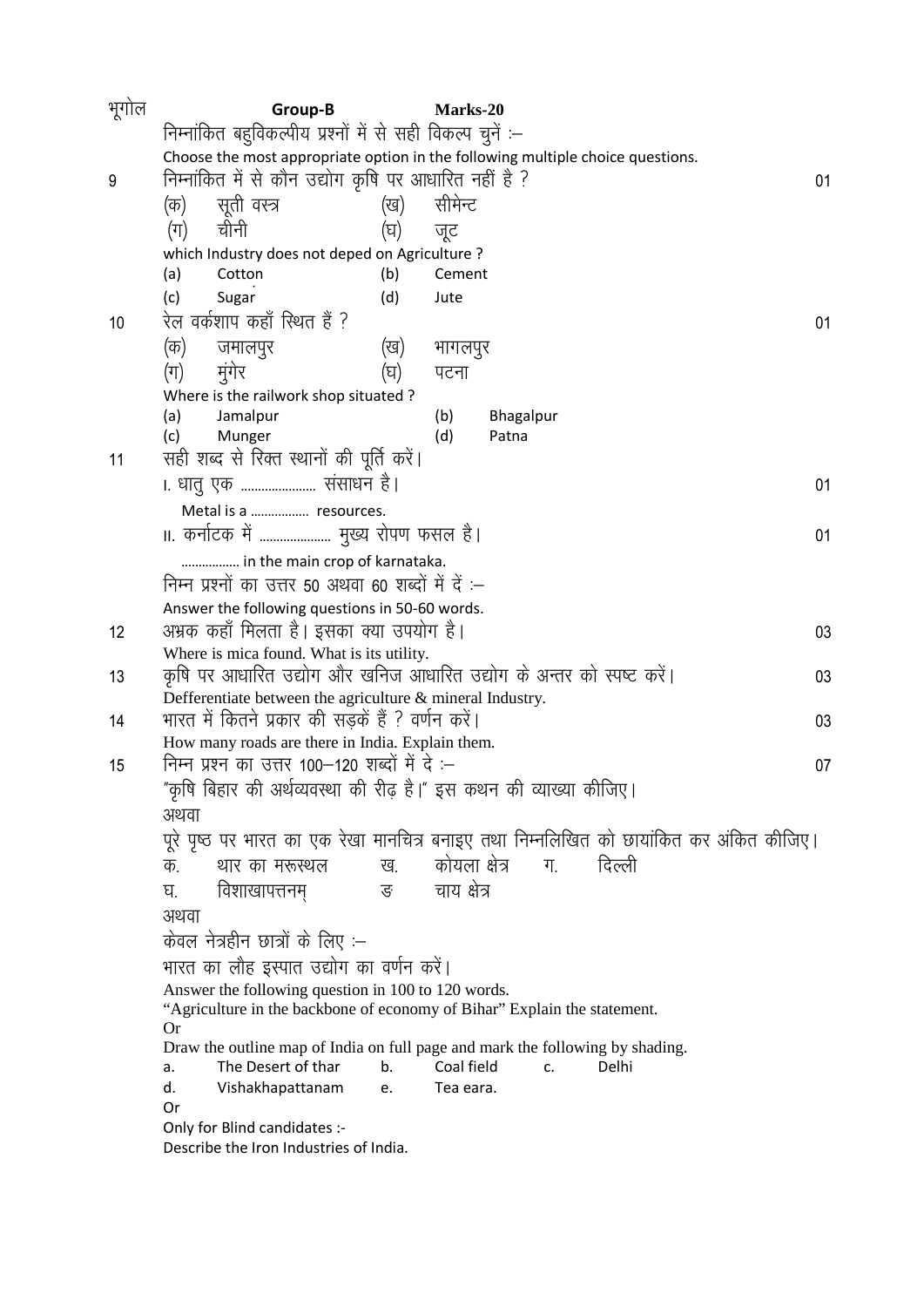|                                                                                         | <b>Political science</b>                                                        | Group-C                                                                        |            | Marks-17                                                                             |    |  |  |  |
|-----------------------------------------------------------------------------------------|---------------------------------------------------------------------------------|--------------------------------------------------------------------------------|------------|--------------------------------------------------------------------------------------|----|--|--|--|
|                                                                                         |                                                                                 | निम्नांकित बहुविकल्पीय प्रश्नों में सही विकल्प चुनें :–                        |            |                                                                                      |    |  |  |  |
|                                                                                         | Choose the most appropriate options in the following multiple choice questions. |                                                                                |            |                                                                                      |    |  |  |  |
| 16                                                                                      |                                                                                 | 'सम्पूर्ण क्रान्ति' का नेतृत्व निम्नलिखित में से किसने किया :–                 |            |                                                                                      |    |  |  |  |
|                                                                                         | क.                                                                              | मोरारजी देसाई                                                                  | ख.         | नीतीश कुमार                                                                          |    |  |  |  |
|                                                                                         | ग.                                                                              | इंदिरा गाँधी                                                                   | घ.         | जय प्रकाश नारायण                                                                     |    |  |  |  |
|                                                                                         |                                                                                 | Who led the "Total Revolution" among the following?                            |            |                                                                                      |    |  |  |  |
|                                                                                         | (a)                                                                             | Morarji Desai                                                                  | (b)        | Nitish Kumar                                                                         |    |  |  |  |
|                                                                                         | (c)                                                                             | Indira Gandhi                                                                  | (d)        | Jay Prakash Narayan                                                                  |    |  |  |  |
| 17                                                                                      | निम्नलिखित में से कौन राष्ट्रीय दल नहीं है ?                                    |                                                                                | 01         |                                                                                      |    |  |  |  |
|                                                                                         | क.                                                                              | भारतीय जनता दल                                                                 | ख.         | बहुजन समाज पार्टी                                                                    |    |  |  |  |
|                                                                                         | ग.                                                                              | जनता दल (यू०)                                                                  | घ.         | इनमें से कोई नहीं                                                                    |    |  |  |  |
|                                                                                         |                                                                                 | Which of the following is not a National party?                                |            |                                                                                      |    |  |  |  |
|                                                                                         | (a)                                                                             | Bhartiya Janta Party                                                           | (b)        | Pahujan samaj party                                                                  |    |  |  |  |
|                                                                                         | (c)                                                                             | Janta Dal (United)                                                             | (d)        | None of these                                                                        |    |  |  |  |
| 18                                                                                      |                                                                                 | आतंकवाद लोकतंत्र की चुनौती है। कैसे ?                                          |            |                                                                                      | 02 |  |  |  |
|                                                                                         |                                                                                 | Terrorism is the challenge of Democracy. How?                                  |            |                                                                                      |    |  |  |  |
| 19                                                                                      |                                                                                 | सूचना के अधिकार आन्दोलन के मुख्य उद्देश्य क्या थे ?                            |            |                                                                                      | 02 |  |  |  |
|                                                                                         |                                                                                 | What is the main objectives of the movement Right to Information Act?          |            |                                                                                      |    |  |  |  |
|                                                                                         |                                                                                 | निम्न प्रश्न का उत्तर 100 अथवा 120 शब्दों में दें :–                           |            |                                                                                      |    |  |  |  |
|                                                                                         |                                                                                 | Answer the following question in 100 or 120 words :                            |            |                                                                                      |    |  |  |  |
| 20                                                                                      |                                                                                 |                                                                                |            | वर्तमान भारतीय राजीनति में लोकतंत्र के समक्ष कौन—कौन सी चुनौतियाँ है ? विवेचना करें। | 05 |  |  |  |
|                                                                                         |                                                                                 | What are the challenges before democracy in present Indian politics ? Discuss. |            |                                                                                      |    |  |  |  |
| 21                                                                                      | राजीनतिक दल को 'लोकतंत्र का प्राण' क्यों कहा जाता है ?                          | 06                                                                             |            |                                                                                      |    |  |  |  |
|                                                                                         |                                                                                 | Political parties are called the "Life of Democracy". Why?                     |            |                                                                                      |    |  |  |  |
| <b>Economics</b>                                                                        |                                                                                 | Group-D                                                                        | Marks-17   |                                                                                      |    |  |  |  |
|                                                                                         |                                                                                 | निम्नांकित बहुविकल्पीय प्रश्नों में से सही विकल्प चुनें:–                      |            |                                                                                      |    |  |  |  |
|                                                                                         |                                                                                 |                                                                                |            | Choose the most appropriate options is the following multiple choice Questions:-     |    |  |  |  |
| 22                                                                                      |                                                                                 | रिजर्व बैंक ऑफ इंडिया की स्थापना कब                                            |            |                                                                                      | 01 |  |  |  |
|                                                                                         | (क)                                                                             | 1930                                                                           | (ख)        | 1935                                                                                 |    |  |  |  |
|                                                                                         |                                                                                 | 1945                                                                           | (घ)        | 1947                                                                                 |    |  |  |  |
|                                                                                         | (ग)                                                                             |                                                                                |            |                                                                                      |    |  |  |  |
|                                                                                         | Establishment of Reserve Bank of India was :-<br>(a)                            |                                                                                |            |                                                                                      |    |  |  |  |
|                                                                                         | (c)                                                                             | 1930<br>1945                                                                   | (b)<br>(d) | 1935<br>1947                                                                         |    |  |  |  |
| 23                                                                                      |                                                                                 | भारत की वित्तीय राजधानी किस शहर को कहा जाता है ?                               |            |                                                                                      | 01 |  |  |  |
|                                                                                         | (क)                                                                             | कोलकाता                                                                        | (ख)        | मुम्बई                                                                               |    |  |  |  |
|                                                                                         | (ग)                                                                             | दिल्ली                                                                         | (घ)        | हैदराबाद                                                                             |    |  |  |  |
|                                                                                         |                                                                                 |                                                                                |            |                                                                                      |    |  |  |  |
| Which city is called the financial capital of India.<br>Mumbai<br>(a)<br>Kolkata<br>(b) |                                                                                 |                                                                                |            |                                                                                      |    |  |  |  |
|                                                                                         | (c)                                                                             | Delhi                                                                          | (d)        | Hyderabad                                                                            |    |  |  |  |
| 24                                                                                      | सकल                                                                             | घरेलू उत्पाद क्या है ?                                                         |            |                                                                                      | 02 |  |  |  |
|                                                                                         |                                                                                 | What is Gross Domestic Product?                                                |            |                                                                                      |    |  |  |  |